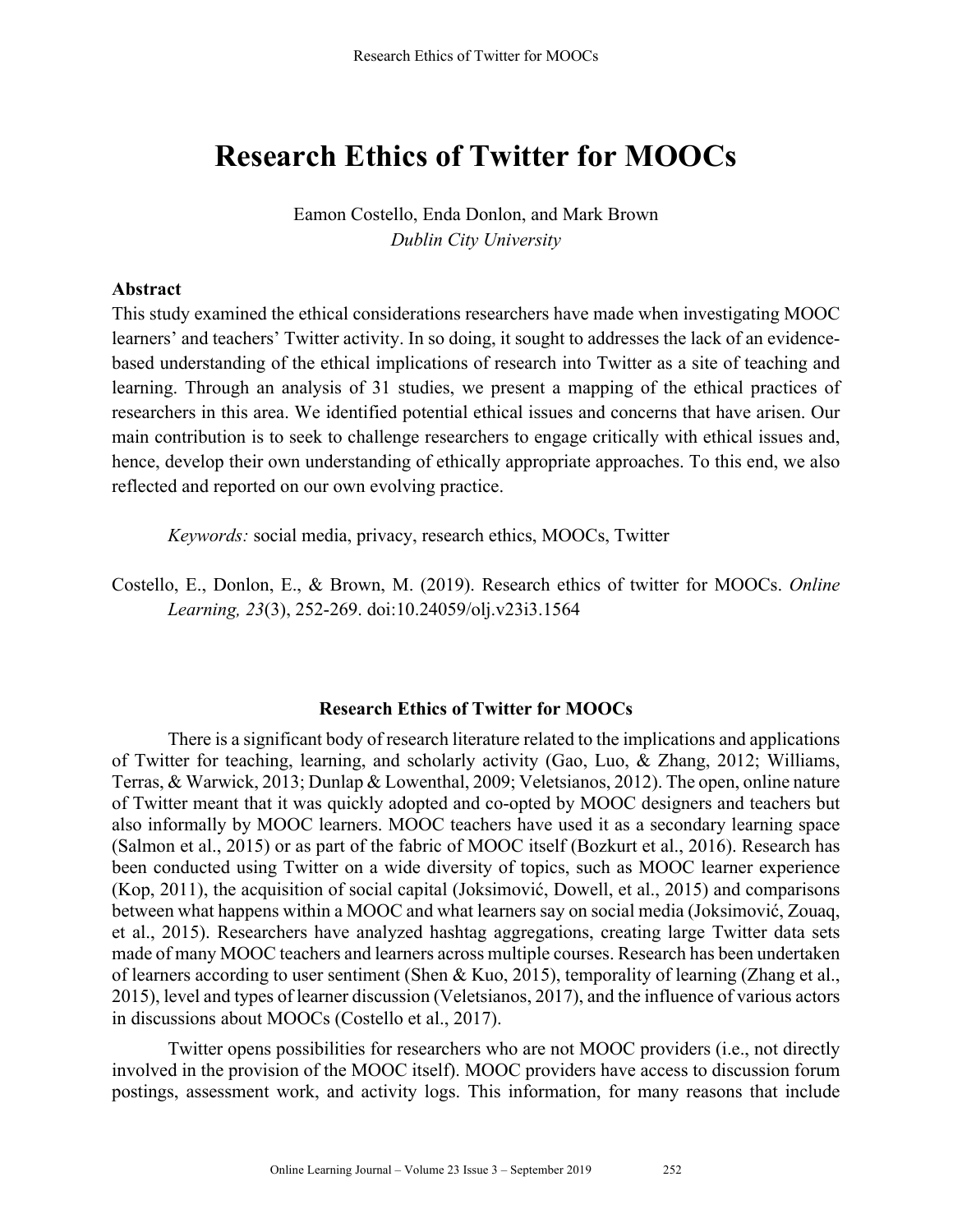strong ethical ones, may be tightly controlled by these stakeholders. In contrast, the tweets that emanate beyond the MOOC walls into Twitter are there for any researcher to potentially gather and analyze.

This treasure trove of data is alluring. It is accessible and free to harvest—a digital data feast that has been described in terms of its latent value as akin to gold or oil (Hirsch, 2013). To pursue the analogy, however, we know that the extraction and exploitation of oil has many downsides. There may be a great many insights we could unlock from mining digital data, but there are equally consequences that this activity could have that may be unforeseen, unintended, or at worst wilfully ignored. This became apparent to members of our research team during a research study of the hashtag #MOOC on Twitter (Costello et al., 2016; Costello et al., 2017). In our study we sought to analyze the discourse of MOOCs on Twitter by conceptualized Twitter users as actors in a form of networked public.

In conducting a literature review of research for a study of Twitter and MOOCs, (Costello et al., 2018), we noted that researchers had varying practices with regard to ethics. This was in truth not an initial major concern of our literature review, and it was only during the project as we began asking questions about how we should best report data and results that we found ourselves contemplating this question. Our initial belief was that Twitter data was in the public domain and did not pose many complications for use in low-risk research. However, practices of some scholars in this area (Veletsianos, 2017; Koutropoulos et al., 2014), and cautions from other research traditions, such as medical health research (Conway, 2014), gave us pause. This, combined with the ethical context of the new European Union General Data Protection Regulation (GDPR), which has increased the legal obligation to protect citizens' data rights, spurred us to conduct a systematic analysis of ethical practices and concerns of the relevant research literature. The overarching aim of the research presented here was to interrogate the underlying ethical assumptions that had informed our initial research design. We aimed to do this by asking what ethical considerations other researchers have made when investigating MOOC learners' and teachers' Twitter activity.

## **Ethics and Big Data**

Ethical consideration can be seen as a cornerstone of any research endeavor. Indeed, it can be argued that ethics are integral to professional academic practice (Bruhn et al., 2002). The need for increased ethical awareness has been highlighted for research into teaching and learning at scale (Slade & Prinsloo, 2013; Ferguson & Buckingham Shum, 2012). This clarion call has been made in an era where the phenomenon of big data has been posited as an interplay of "technology, analysis, and mythology that provokes extensive utopian and dystopian rhetoric" (boyd & Crawford, 2010). Selwyn (2012) cites social media as one example of technology that is socially disruptive and that poses deep "ideological (rather than purely technical) questions" of institutional education. This is in part because big data may be oversimplified as an "educational fix" (Enyon, 2013). In other words, the issues of big data are neither neutral, nor straightforward.

If we follow such warnings of deep sociotechnological entanglement, ethics becomes an imperative cornerstone of research design. It is therefore surprising that there is such a dearth of relevant literature on the ethical considerations of research on MOOCs (the few articles on the subject include Esposito, 2012; Rolfe, 2015; Marshall, 2016). Learning analytics research often deals with MOOCs, and there are some ethical methods and practices discussed in the literature here (Slade & Prinsloo, 2013, 2014; Ferguson & Buckingham Shum, 2012; Siemens, 2013; Manca, Caviglione, & Raffaghelli, 2016). Moreover, in social media research there is well-developed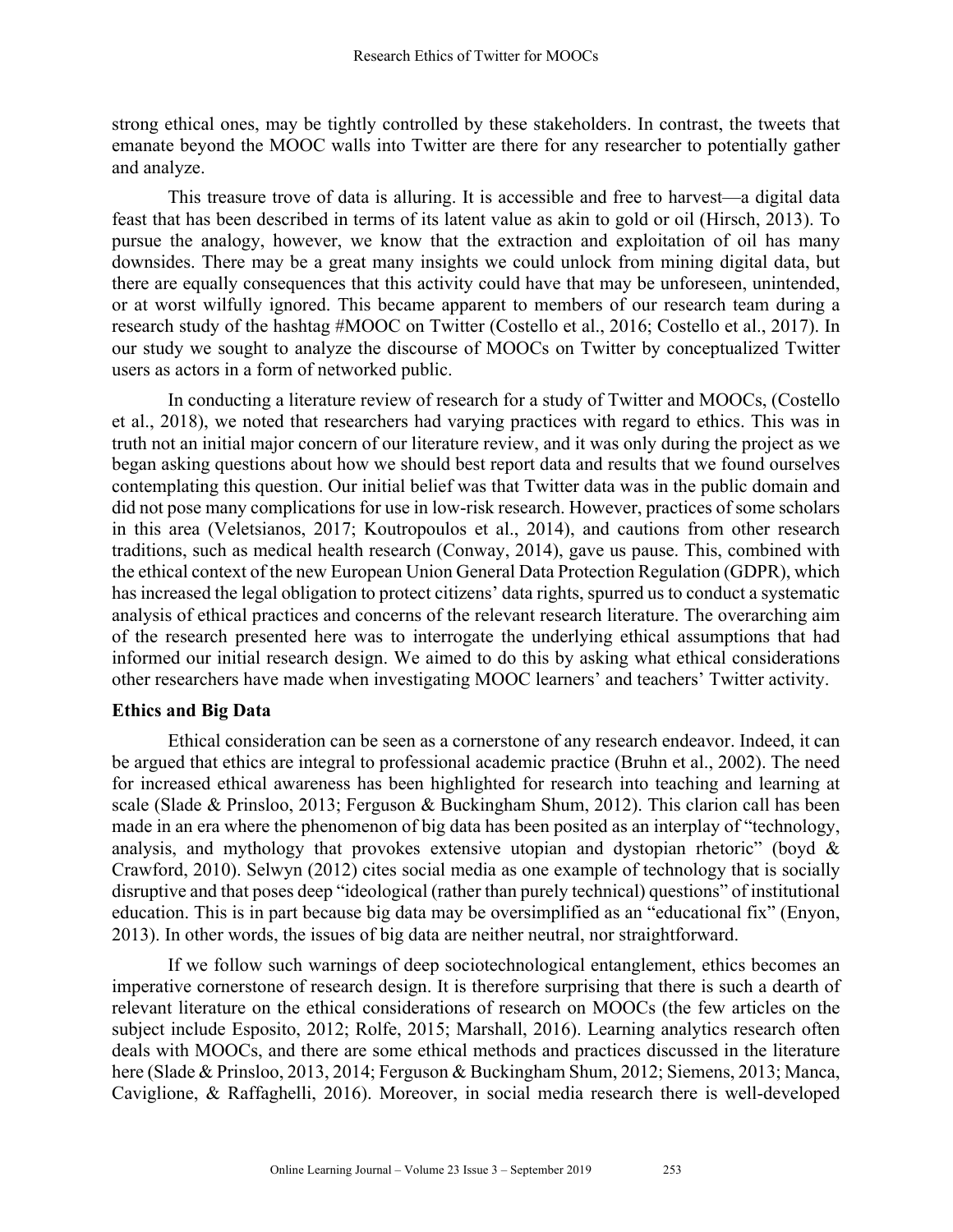research literature concerned with the analysis and discussion of ethical research (Taylor & Pagliari, 2018; Conway, 2014). This is particularly notable in medical health research, where researchers may be working in areas with obvious privacy implications, such as illness, addiction and so on (Conway, 2014). We will now expand on some key themes of this literature.

## **Privacy and Informed Consent**

There are a few key issues that such literature reveals that are relevant for our purposes here—namely, the right to privacy, the complexity of preserving this right, informed consent, and researcher biases. First is the issue of the right to privacy. This can be seen as closely linked to informed consent, when a research participant willingly cedes some privacy through disclosure of information to a research team. The participant is making an informed decision to share their data with the researchers with full knowledge of any potential risks and of the privacy implications. Many ethical review boards or committees see information that is publicly available as essentially unproblematic and not requiring user consent. It has been argued, however, that this conception may be overly simple in complicated modern digital networked environments where what is public and what is private is not always easy for people to discern. It is easy to overshare, to not realize the privacy settings of systems such as Facebook or Twitter:

Given a general lack of deep understanding by most researchers and research subjects of the technical operation of the Internet, private and public spaces on the Internet can really only be understood in term of metaphors. (Anderson & Kanuka, 2009, p. 119)

Best practice from medical social media research holds that data should not be reproduced without being anonymized and de-identified even if it is in the public domain (Conway, 2014).

Privacy options of technology may be complicated, confusing, or hidden. Equally, technology can be overly simple and seductive, designed to reel us in, make us feel safe, and hence while away some time in its embrace. It may cause users to overshare. One question that consequently arises is whether it is ethically appropriate not just to collect data without user consent from public spheres but also to reproduce that data. Such reproduction may fail the test of whether such user-generated data is being used in a context intended by its creator.

## **Preserving Privacy When Publishing Research**

Can researchers forgo informed consent if they simply anonymize and de-identify the data? Zheleva and Getoor (2009) showed that making a profile private on a social network may be insufficient to ensure privacy and that metadata, such as group membership, can "leak" information in unforeseen ways. Similarly, data sets that have been "anonymized" in good faith by researchers, such as by the removal of personal identifiers (e.g., names of students), can be reverse engineered to uncover the original identities. This was well recounted by Zimmer (2010) in his analysis of the case of a data set publicly released by researchers of the anonymized Facebook activity of students in an unnamed northwestern university in the United States. Clues quickly led commentators to conclude that the university in question was Harvard, and it soon became apparent that the identity of students could easily be pieced together and either determined or inferred from metadata, including a codebook that described the data set. What this incident revealed was that the sociologists, by their own admission, were not computer or information scientists (Zimmer, 2010). Moreover, it illustrates how linked data can change the nature of information because, once it was known that the university was Harvard, other information, such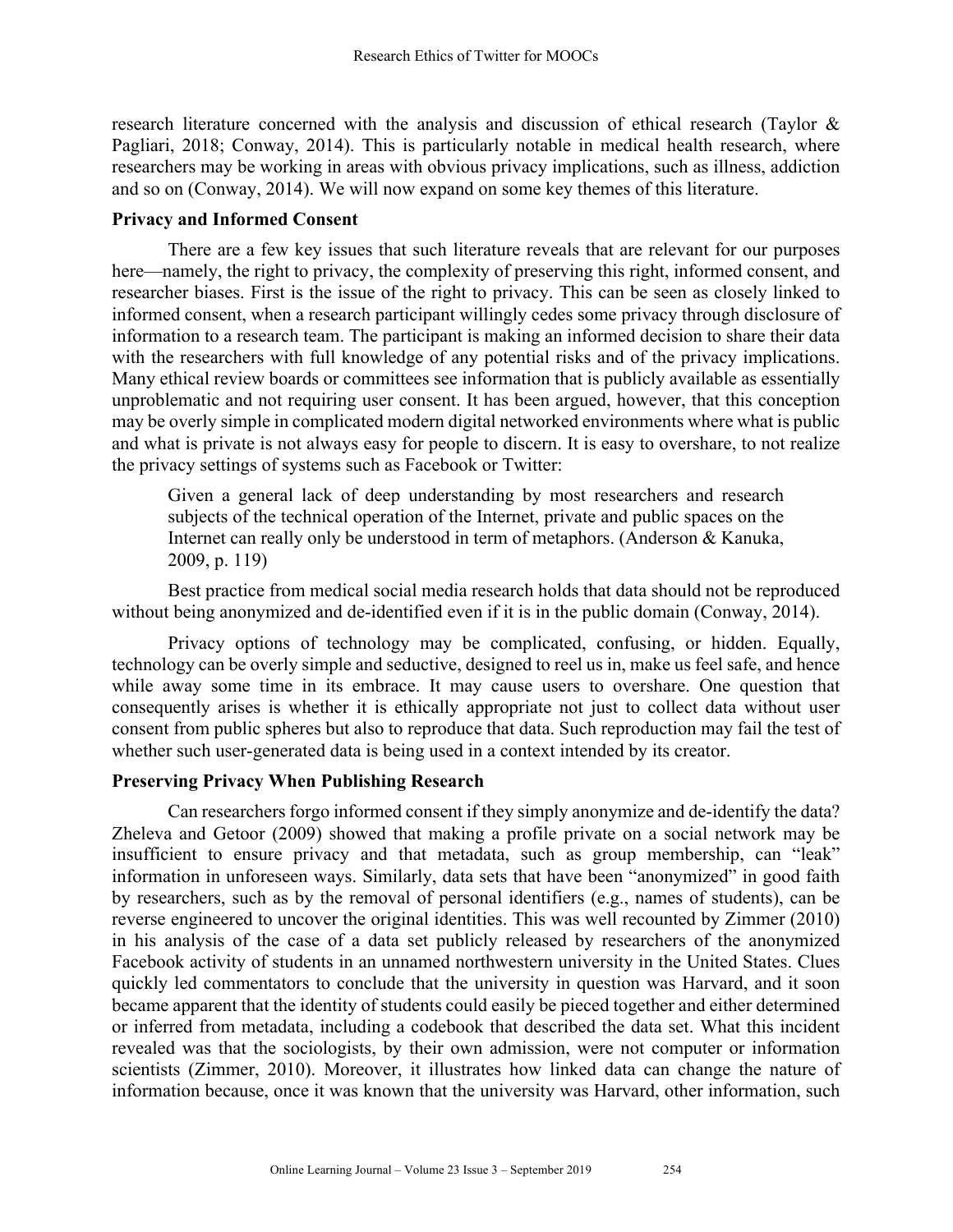as particular class offerings, dorm sizes, and so on, could be used (i.e., linked) to the original data set, which further revealed personal identity likelihoods of individuals.

A number of open data sets, such as those of MOOC learners, have anonymized and deidentified participant data (Manca, Caviglione, & Raffaghelli, 2016) and been published to enable their study by a wide research community. In many ways, Twitter may look like a large open data set and the fact that it is in the public domain may lead us to assume that it does not need to be anonymized or de-identified during research. The development of anonymized and de-identified data is not without particular problems. Firstly, critical meaning may be leached from the data during the process. Daries et al. (2014) showed, using an empirical example, how efforts to obscure the identities of learners in an edX MOOC data set lead to perturbations in the data. They showed how they got different results from an equivalent analysis of raw data set and of a de-identified data set. What this highlights is that ethical designs can have methodological implications or rather that the two are not so easily separable as one might assume.

Twitter is a classic example of data that, because of its open nature, is often assumed to be straightforward to compile. However, in reality the compilation of Twitter data sets requires much expertise, technical computing resources, and access to high-quality data sources, such as a Twitter streaming or firehose API, which can be expensive (Driscoll & Walker, 2014; Morstatter et al., 2013). Moreover, even the very best Twitter data sources cannot yield 100% complete data; hence, researchers are always operating on some sample of the data. The language of streams and fire hoses is apt when considering catching such torrents of digital data, as even the best bucket will incur some spillage. Big data needs to be handled with care. Without proper infrastructure and expertise, there are potentials for data leaks and breaches.

## **Role of the Researcher**

With Twitter and through tweets, accounts of learning can extend beyond the MOOC itself. This has implications for the type of research that is carried out. Researchers who lack access to what is happening within the walled garden of the MOOC may claim to have fewer potential conflicts of interest. Given that they are not teachers, who have particular ethical responsibilities, their role may be one concerned only with research and a fidelity to its process. Much research highlights the pitfall of bias towards positive findings in educational research. One recent study ascribed this bias to factors including the "fuzzy boundaries between learning and teaching research, scholarship and teaching; [and] the positive agendas of 'learning and teaching' funding bodies" (Dawson & Dawson, 2016). In other words, the overlapping roles of teacher and researcher can lead to potential conflict. Tensions may arise as to whether ultimate loyalty should lie with the research process, the teaching, the students, or the institution (Dale, 1996; Burman & Kleinsasser, 2004). That is not to say, of course, that teachers cannot be researchers. Positionality is well established in educational research (Merriam et al., 2001). One of its essential aspects is precisely an explicit articulation or conceptualization of the researcher's role (Denzin, 1989). Indeed, it may do this not to acknowledge that researcher biases *may* exist so much as to assert that they cannot *but* exist (Merriam et al., 2001).

## **Research Question**

Ethics cannot be something bolted onto a research process, some necessary compliance evil. If we consider research as a complicated human activity, and in this case a sociotechnical one, we will see that there are decision points at many stages that have ethical dimensions. Ethical decisions may preserve or betray rights of participants. In the case of the former, do they then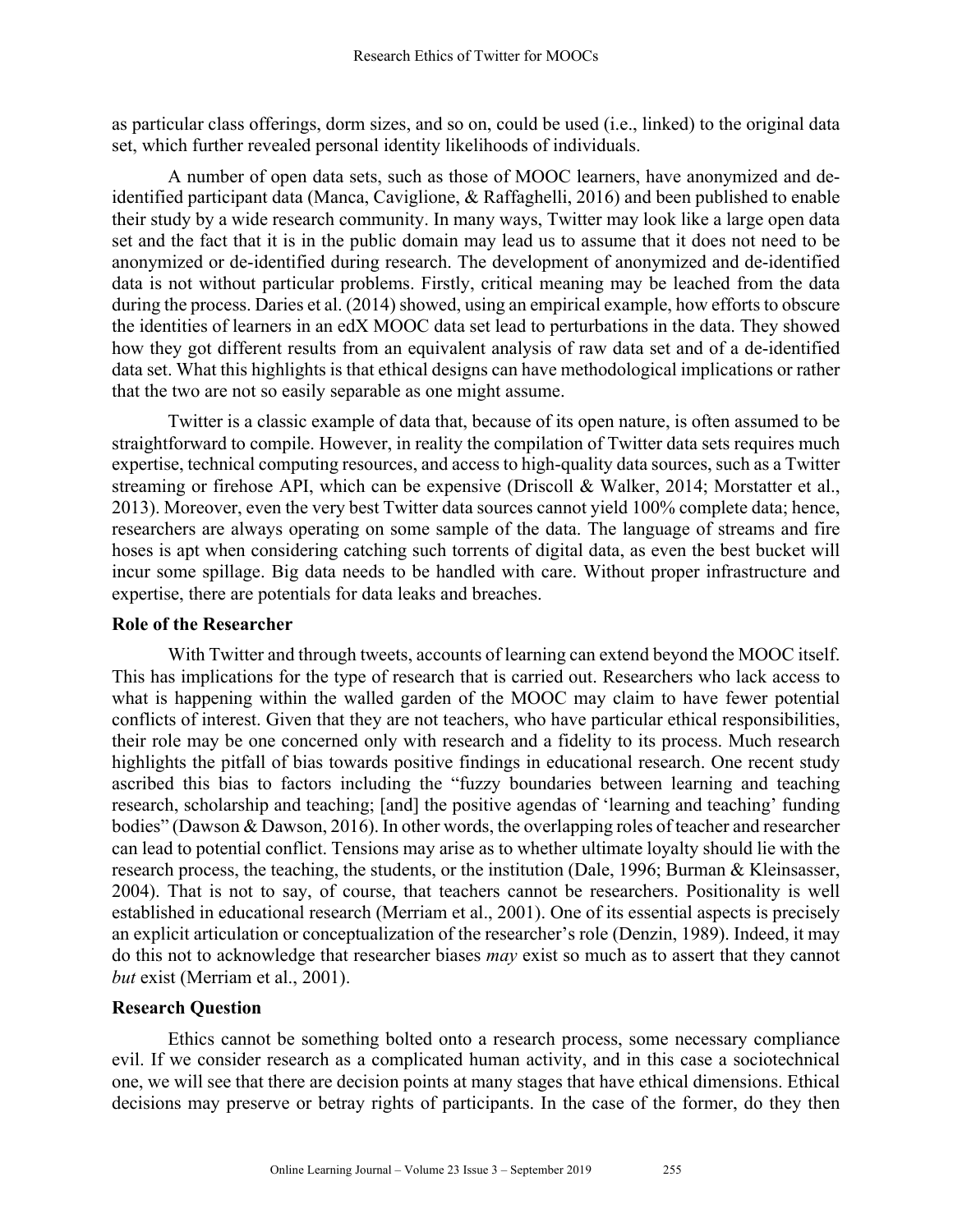weaken the potential strength of the research? If researchers anonymize, de-identify, and aggregate everything, will the results be less meaningful? Or if they tie themselves up in knots with ethical concerns, will they get anything done?

In an attempt to untangle these questions and provide some handrails, we sought to critically appraise the relevant literature through an analysis of the existing ethical practices of researchers on MOOCs and Twitter as recounted in the literature. The overarching question that guided our research was, hence, formulated as follows: What ethical considerations have researchers reported to have made when investigating MOOC learners' and teachers' Twitter activity in the published literature?

From this, and following from the literature outlined above, we derived the following guiding subquestions:

- Have researchers reported that they sought ethical approval? Have they believed ethical approval to be necessary or exempt by deeming Twitter data to be in the public domain?
- How did the studies report on the collection, processing, and storage of tweets? Did any of the studies make reference to use of linked data?
- How have studies reported conflicts of interest and the role of the researcher or a stance adopted on this role?
- In studies that reproduced tweets, how did they deal with the ethical implications of this, such as by anonymizing and obfuscating the tweets or by seeking the Twitter users' permission to reproduce such tweets?

## **Methods**

The data set for this study was generated by using a systematic literature review approach (Petticrew & Roberts, 2009; Okoli, 2015; Kitchenham, 2004). Our inclusion rules specified that studies must meet five criteria: (1) be concerned with using Twitter (or Sina Weibo, the Chinese version of Twitter) for research into MOOCs, (2) be written in English, (3) be empirical, (4) be published in peer-reviewed conference proceedings or journals, and (5) be published (or available in preprint) during the period between January 2011 and July 2017. We took *empirical* to mean studies that gathered primary data in some form (i.e., not theoretical, conceptual, or opinion pieces). The data could be from Twitter in the form of tweets, or it could comprise tweet and Twitter-user metadata, such as social network structures of Twitter users.

We followed the approaches of existing systematic literature reviews of both MOOC and Twitter research literature (Liyanagunawardena, Adams, & Williams, 2013; Veletsianos & Shepherdson, 2016; Gao, Luo, & Zhang, 2012; Williams, Terras, & Warwick, 2013) and derived search terms for MOOCs, Twitter, and their known academic synonyms. This gave us the terms *micro-blogging*, *micro-blog*, *microblogging*, *Microblog*, *Twitter*, and *tweet*, along with *Massive Open Online Course*, *Massively Open Online Course,* and MOOC.

Using queries constructed from these terms, we conducted database/indices searches of EBSCO, Web of Knowledge, Google Scholar, IEEE Explore, and Scopus. Google Scholar is permissive in its indexation and is known to include grey literature and non-peer-reviewed work (Haddaway et al., 2015). Hence, we followed Gao et al. (2012) in conducting a full-text search of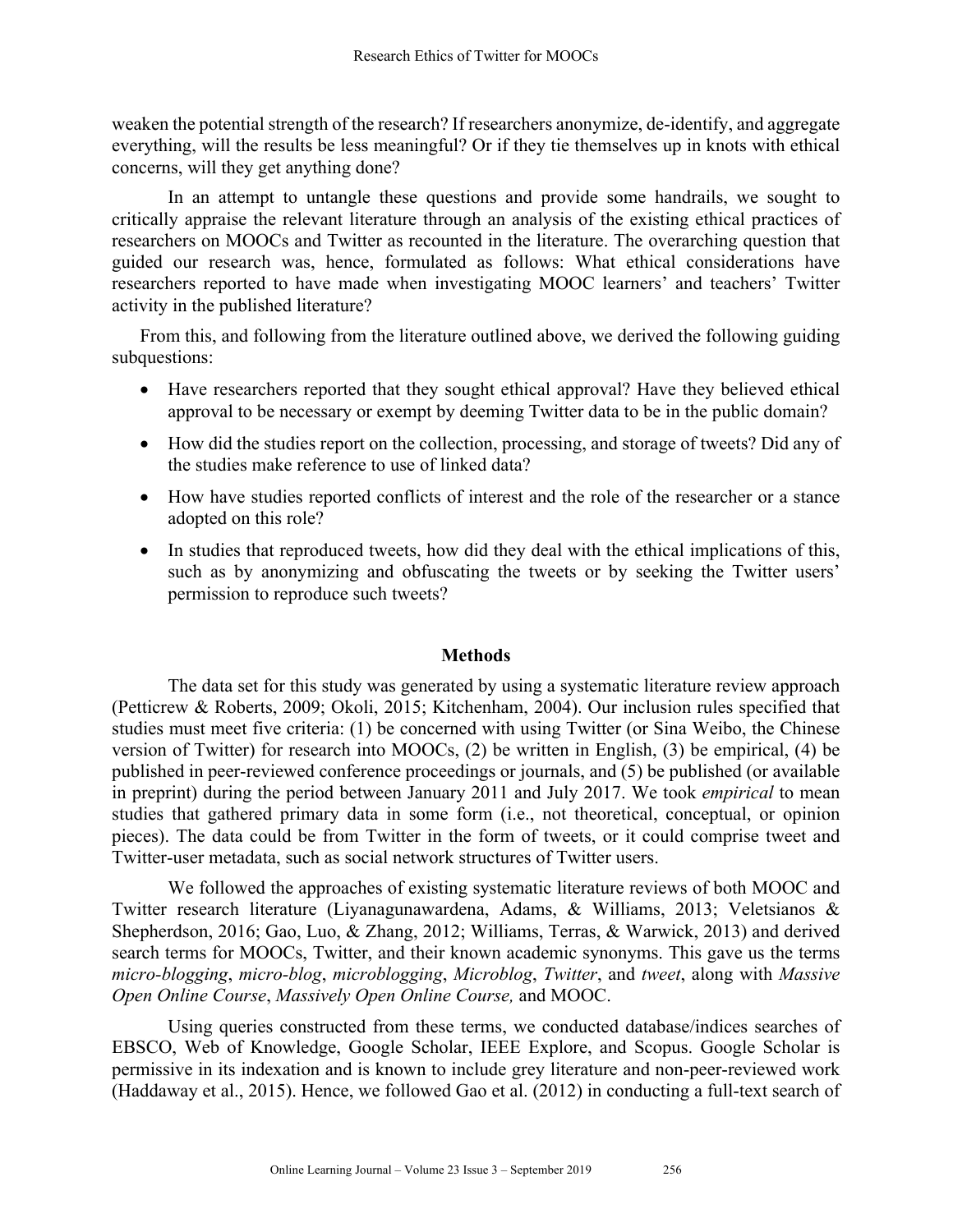Google Scholar articles, sorting them by relevance. After analysing the first 200 results, we determined a lack of further relevant papers.

#### **Results**

#### **Overview of the Results**

Following the search strategy and application of the inclusion and exclusion criteria described above, we determined that 31 articles could be included in our final corpus. Of these, 20 (65%) were from peer-reviewed journals, and 11 (35%) were from peer-reviewed conference proceedings. The articles described an assortment of methods employed in their studies, which we classified as belong to one of six categories: interviews, surveys/questionnaires, researcher manual qualitative coding of social media content, machine learning analysis of social media content, social network analysis, or other metadata analysis. Figure 1 below shows a high-level mapping of these approaches.



*Figure 1*. Mapping of the MOOC Twitter literature by research method.

A full detailing of the classes of research method employed by each article is given in Table 1 below. Twenty-one of the studies examined (68%) used more than one research method, while 10 (32%) used only one method. The most common techniques were machine analysis of social media content (employed by 19 studies, or 61%) and metadata analysis (19 studies, or 61%). Other methods were social network analysis (a specialised form of metadata analysis), researcher analysis of social media content, and assessment of learner perceptions via surveys/questionnaires and interviews.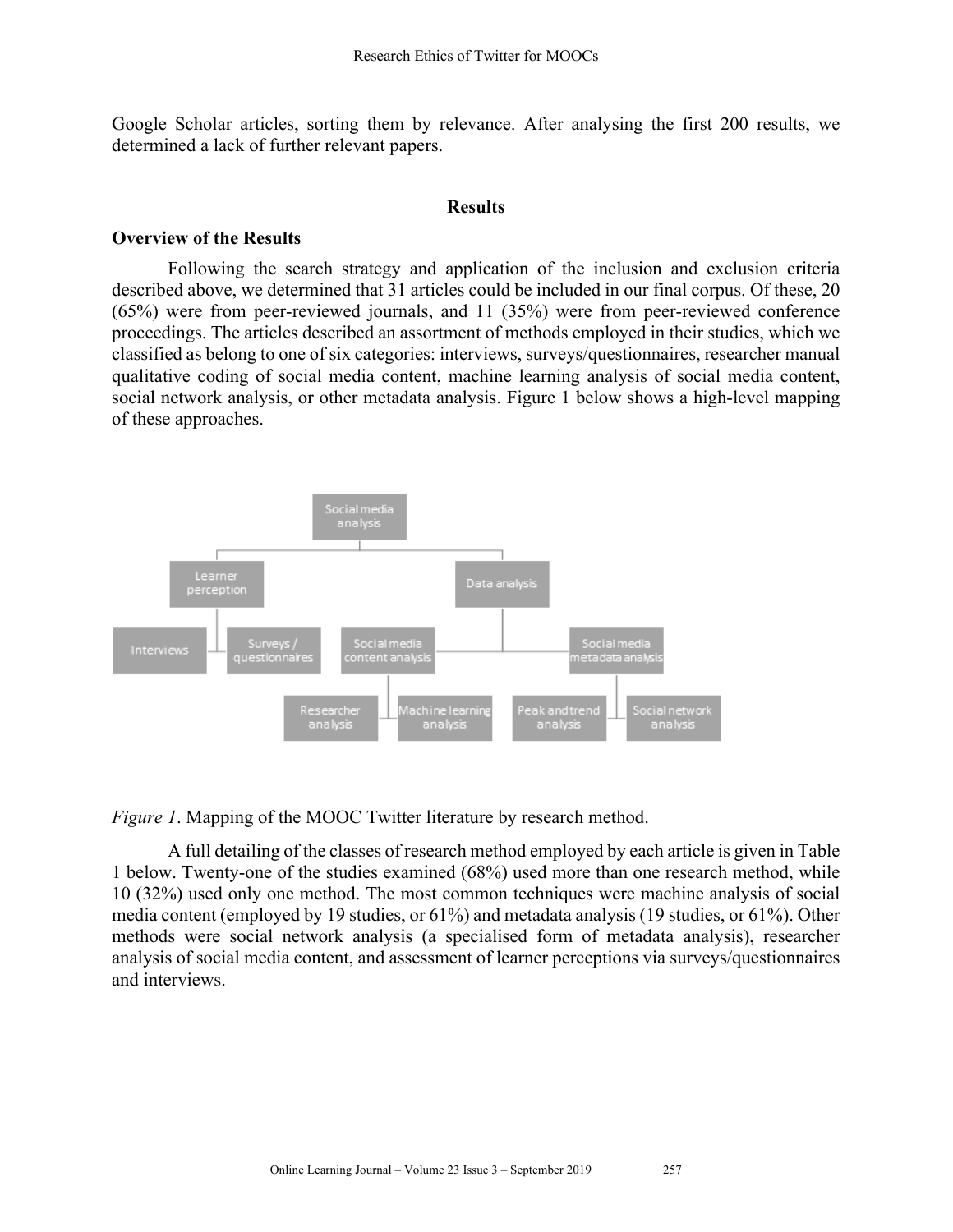Table 1

*Research Methods Employed*



| Abeywardena (2014)<br>Alario-Hoyos et al. (2014) |             |                    |             | $\mathbf X$        |              |
|--------------------------------------------------|-------------|--------------------|-------------|--------------------|--------------|
| Alario-Hoyos et al. (2013)                       |             | $\mathbf X$        |             |                    |              |
| Bell et al. (2016)                               |             | $\bar{\mathbf{X}}$ |             |                    | X            |
| Bozkurt et al. (2016)                            |             |                    |             | $\mathbf X$        | X            |
| Chen et al. (2016)                               |             |                    |             |                    |              |
| Costello et al. (2017)                           |             |                    |             |                    | X            |
| Costello et al. (2016)                           |             |                    |             | $\mathbf X$        |              |
| Cruz-Benito et al. (2015)                        |             | X                  | $\mathbf X$ | $\mathbf X$        |              |
| Cruz-Benito et al. (2017)                        |             | X                  | $\mathbf X$ | $\mathbf X$        |              |
| de Keijser and van der Vlist (2014)              |             |                    |             |                    | X            |
| de Waard et al. (2011)                           |             | X                  |             |                    |              |
| Enriquez-Gibson (2014a)                          |             |                    |             | $\mathbf X$        |              |
| Enriquez-Gibson (2014b)                          |             |                    |             | $\mathbf X$        |              |
| Fournier et al. (2014)                           | $\mathbf X$ | $\mathbf X$        | $\mathbf X$ | $\mathbf X$        | X            |
| García-Peñalvo et al. (2015)                     |             |                    |             | $\mathbf X$        |              |
| Jiang and Kotzias (2016)                         |             |                    |             |                    | $\bf{X}$     |
| Joksimović, Dowell, et al. (2015)                |             |                    |             | X                  | X            |
| Joksimović, Zouaq, et al. (2015)                 |             |                    | $\mathbf X$ | $\mathbf X$        |              |
| Knox (2014)                                      |             | X                  | $\mathbf X$ | $\mathbf X$        |              |
| Kop (2011)                                       |             | X                  | X           | $\mathbf X$        |              |
| Koutropoulos et al. (2014)                       |             |                    |             | $\mathbf X$        |              |
| Kravvaris et al. (2016)                          |             |                    |             | $\mathbf X$        |              |
| Liu et al. (2016)                                |             | X                  | $\mathbf X$ |                    |              |
| Saadatmand and Kumpulainen (2014)                | $\mathbf X$ | X                  |             |                    |              |
| Salmon et al. (2015)                             | X           | $\mathbf X$        |             | X                  |              |
| Shen and Kuo (2015)                              |             |                    |             | $\mathbf X$        | X            |
| Skrypnyk et al. (2015)                           |             |                    |             |                    | X            |
| Spilker et al. (2015)                            |             | X                  |             | $\mathbf X$        |              |
| Tu (2014)                                        |             |                    | $\mathbf X$ | $\bar{\mathbf{X}}$ | X            |
| Van Treeck & Ebner (2013)                        |             |                    |             | $\mathbf X$        |              |
| Veletsianos (2017)                               |             |                    | X           | $\mathbf X$        |              |
| Yeager et al. (2013)                             |             |                    | $\mathbf X$ |                    | X            |
| Zhang et al. $(2015)$                            |             |                    |             |                    |              |
| <b>Totals</b>                                    | 3           | 14                 | 11          | 22                 | $\mathbf{1}$ |

|                                                  | $\hat{\mathcal{S}}$ |             | $s^{\mathcal{O}}_c$ | Soc.        | $\mathcal{S}_{\mathcal{C}}$ | $\mathcal{S}_{\checkmark}$ |
|--------------------------------------------------|---------------------|-------------|---------------------|-------------|-----------------------------|----------------------------|
| Abeywardena (2014)<br>Alario-Hoyos et al. (2014) |                     |             |                     | $\mathbf X$ |                             | $\mathbf x$                |
| Alario-Hoyos et al. (2013)                       |                     | $\mathbf X$ |                     |             |                             | $\mathbf X$                |
| Bell et al. (2016)                               |                     | $\mathbf X$ |                     |             | $\mathbf X$                 | $\mathbf X$                |
| Bozkurt et al. (2016)                            |                     |             |                     | $\mathbf X$ | $\mathbf X$                 |                            |
| Chen et al. (2016)                               |                     |             |                     |             |                             | $\mathbf X$                |
| Costello et al. (2017)                           |                     |             |                     |             | $\mathbf{X}$                |                            |
| Costello et al. (2016)                           |                     |             |                     | X           |                             |                            |
| Cruz-Benito et al. (2015)                        |                     | $\mathbf X$ | $\mathbf X$         | $\mathbf X$ |                             | $\mathbf X$                |
| Cruz-Benito et al. (2017)                        |                     | $\mathbf X$ | $\mathbf X$         | $\mathbf X$ |                             | X                          |
| de Keijser and van der Vlist (2014)              |                     |             |                     |             | $\mathbf X$                 | $\mathbf X$                |
| de Waard et al. (2011)                           |                     | $\mathbf X$ |                     |             |                             |                            |
| Enriquez-Gibson (2014a)                          |                     |             |                     | $\mathbf X$ |                             |                            |
| Enriquez-Gibson (2014b)                          |                     |             |                     | $\mathbf X$ |                             | X                          |
| Fournier et al. (2014)                           | $\mathbf X$         | $\mathbf X$ | $\mathbf X$         | $\mathbf X$ | $\mathbf X$                 | $\mathbf X$                |
| García-Peñalvo et al. (2015)                     |                     |             |                     | $\mathbf X$ |                             | $\mathbf x$                |
| Jiang and Kotzias (2016)                         |                     |             |                     |             | $\mathbf X$                 |                            |
| Joksimović, Dowell, et al. (2015)                |                     |             |                     | $\mathbf X$ | $\mathbf x$                 |                            |
| Joksimović, Zouaq, et al. (2015)                 |                     |             | $\mathbf X$         | $\mathbf X$ |                             | $\mathbf X$                |
| Knox (2014)                                      |                     | $\mathbf X$ | $\mathbf X$         | $\mathbf X$ |                             | $\mathbf x$                |
| Kop (2011)                                       |                     | $\mathbf X$ | $\mathbf X$         | $\mathbf X$ |                             | $\mathbf X$                |
| Koutropoulos et al. (2014)                       |                     |             |                     | $\mathbf X$ |                             |                            |
| Kravvaris et al. (2016)                          |                     |             |                     | $\mathbf X$ |                             | $\mathbf X$                |
| Liu et al. (2016)                                |                     | X           | X                   |             |                             | $\mathbf X$                |
| Saadatmand and Kumpulainen (2014)                | $\mathbf X$         | $\mathbf X$ |                     |             |                             | $\mathbf X$                |
| Salmon et al. (2015)                             | $\mathbf X$         | X           |                     | $\mathbf X$ |                             |                            |
| Shen and Kuo (2015)                              |                     |             |                     | $\mathbf X$ | $\mathbf X$                 | $\mathbf X$                |
| Skrypnyk et al. (2015)                           |                     |             |                     |             | $\mathbf X$                 |                            |
| Spilker et al. (2015)                            |                     | $\mathbf X$ |                     | $\mathbf X$ |                             | $\mathbf X$                |
| Tu (2014)                                        |                     |             | $\mathbf X$         | $\mathbf X$ | $\mathbf X$                 |                            |
| Van Treeck & Ebner (2013)                        |                     |             |                     | $\mathbf X$ |                             | $\mathbf X$                |
| Veletsianos (2017)                               |                     |             | X                   | $\mathbf X$ |                             | X                          |
| Yeager et al. (2013)                             |                     |             | $\mathbf X$         |             | $\mathbf X$                 | $\mathbf X$                |
| Zhang et al. (2015)                              |                     |             |                     |             |                             | $\mathbf X$                |
| <b>Totals</b>                                    | $\mathbf{3}$        | 14          | 11                  | 22          | 12                          | 22                         |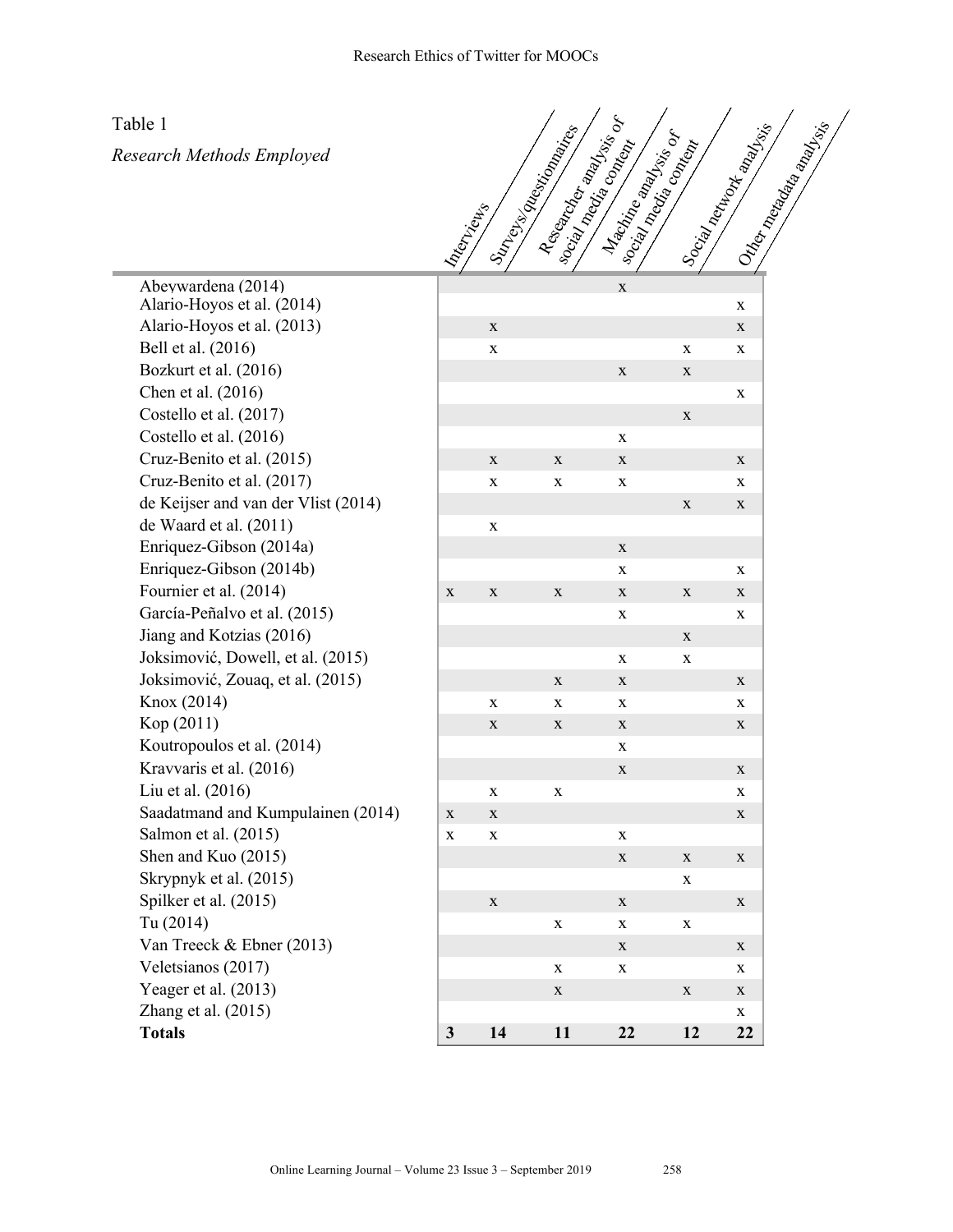## **Ethical Approval**

Twenty-three (74%) of the articles analyzed did not make any mention of ethics or ethical approval. Only one article (Salmon et al., 2015) reported to have gained approval from an Ethics Review Committee or Institutional Review Board for the research carried out. Six studies (18%) referred to data being in the "public domain" (Chen et al., 2016; Cruz-Benito et al., 2015, 2017; Koutropoulos et al., 2014; Skrypnyk et al., 2015; Bozkurt et al., 2016). Two studies (6%) explicitly stated that due to the public domain nature of the data that their research was exempt from any requirement for institutional approval (Skrypnyk et al., 2015; Bozkurt et al., 2016). Further, Borzut et al. (2015, p. 21) stated that the researchers informed participants that their data would be reproduced in a published study "as a matter of courtesy." Two studies stated that they were participants of the MOOC they studied (Rhizo14) and that "ethical protocol for use of data was developed in consultation with Rhizo14 participants" (Bell et al., 2016; Bozkurt et al., 2016). Despite not mentioning ethical approval requirements or lack thereof, some studies nonetheless did have some treatment of ethical issues in general (Fournier et al., 2014; Kop, 2011; Bell et al., 2016; de Keijser & van der Vlist, 2014; Skrypnyk et al., 2015). One study stated that that data was collected specifically for the purpose of the study (Skrypnyk et al., 2015). Another study reported a converse situation whereby the researchers "didn't originally plan to collect Twitter data for this purpose, but since we had this public data we wanted to analyze it" (Koutropoulos et al., 2014, p. 9).

### **Collection, Processing, and Storage of Tweets**

Only 22 articles (71%) discussed how tweets were collected, and of those, not all were explicit with regard to the technique used. Where methods were stated, approaches included Crowdmap (Koutropoulos et al., 2014), Digital Methods Initiative Twitter Capture and Analysis Toolset (de Keijser & van der Vlist, 2014), GNIP API (Costello et al., 2016), gRSShopper (Fournier et al., 2014; Joksimović, Dowell, et al., 2015; Joksimović, Zouaq, et al., 2015; Skrypnyk et al., 2015), NodeXL (Bozkurt et al., 2016; Tu, 2014), TAGsExplorer (Bell et al., 2016), Twitonomy (Enriquez-Gibson, 2014a, 2014b), Twitter API (Cruz-Benito et al., 2015, 2017; Shen & Kuo, 2015) and web crawlers (Chen et al., 2016; García-Peñalvo et al., 2015; Zhang et al., 2015).

Twenty-one studies (68%) outlined their methods for processing Twitter data with various techniques mentioned, including CohMetrix computational linguistic facility (Joksimović, Dowell, et al., 2015), Dedoose (Salmon et al., 2015), Gephi (Costello et al., 2017; de Keijser & van der Vlist, 2014; Tu, 2014; Yeager et al., 2013), Netlytic (Bell et al., 2016), NVivo (Bozkurt et al., 2016; Fournier et al., 2014; Liu et al., 2016), OpinionFinder (Shen & Kuo, 2015), PHP/MySQL scripts (Veletsianos, 2017), R Big Query (Costello et al., 2016, and 2017; Joksimović, Dowell, et al., 2015), Semantria3 (Abeywardena, 2014), spreadsheets (Cruz-Benito et al., 2015, 2017), TagMe (Joksimović, Zouaq, et al., 2015), Twitonomy and Wordle (Enriquez-Gibson, 2014a, 2014b), and WEKA, SimpleKMeans and Weka ClassifierSubsetEval (Kravvaris et al., 2016).

Eleven (35%) studies discussed the extent to which they had obtained full or representative data sets, making mention of the completeness, or otherwise, of their sampling. Of these, some made claims for a complete or at least largely complete data set (e.g., Bozkurt et al., 2016; Kravvaris et al., 2016; Veletsianos, 2017); others acknowledged that they had deliberately obtained only a "snapshot" of the data (e.g., Abeywardena, 2014; Enriquez-Gibson, 2014b), while others lamented the inadequacy of collection tools at their disposal and the extent to which this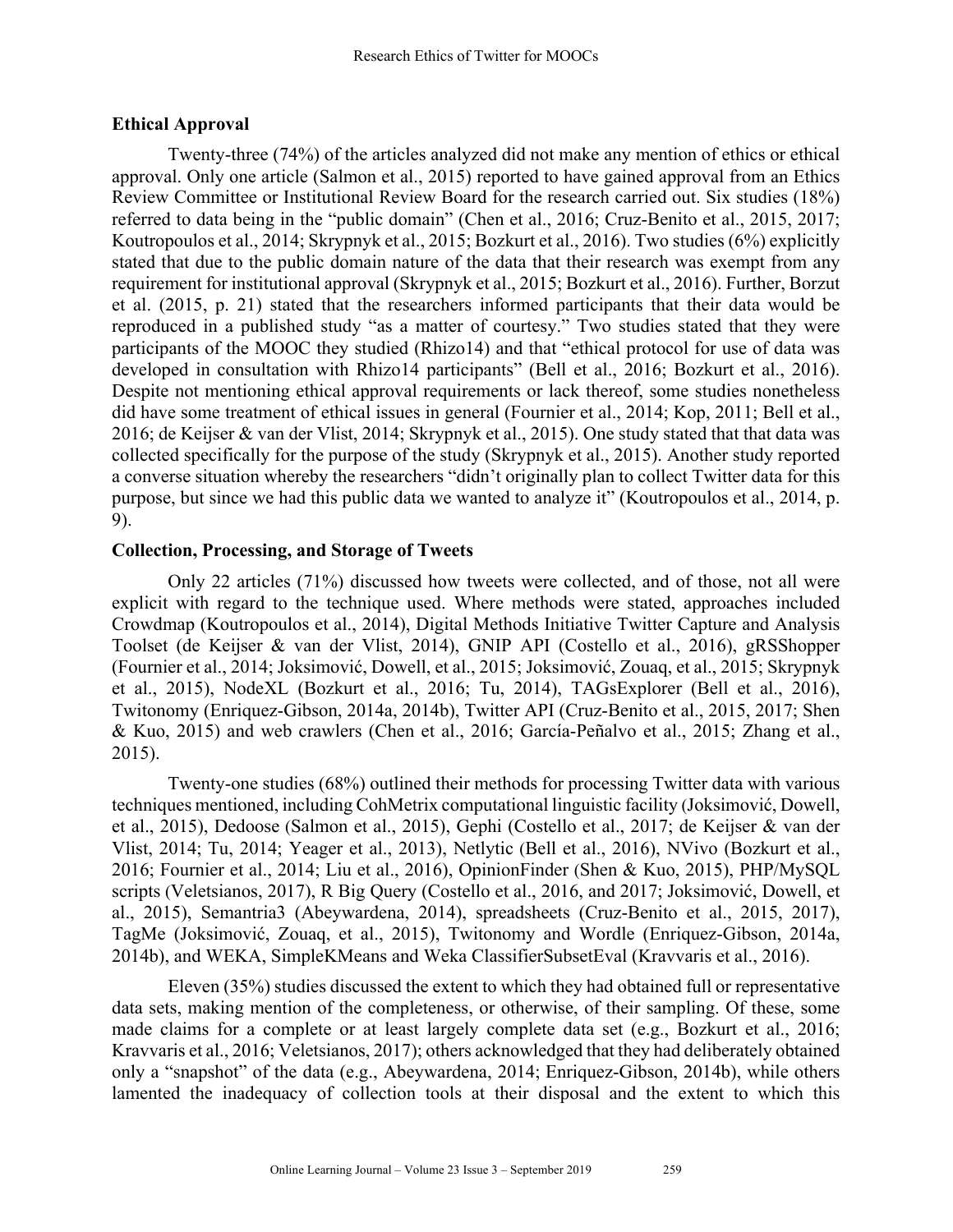compromised the ability of their data to be truly representative (e.g., Fournier et al., 2014; Joksimović, Dowell, et al., 2015; Joksimović, Zouaq, et al., 2015; Koutropoulos et al., 2014).

Seven studies (23%) made mention of how tweets and tweet metadata were stored. Various storage methods included cloud computing (Costello et al., 2016; Costello et al., 2017), Excel spreadsheets (Abeywardena, 2014), raw data being stored in an HTML file (Liu et al., 2016), and JSON format (Joksimović, Zouaq, et al., 2015; Skrypnyk et al., 2015). Of these, only one study (Skrypnyk et al., 2015, p. 212) discussed how security of and access to data were managed: "All analysed data sets are stored in a secure password-protected personal repository."

It was not fully clear in all studies whether data was linked between Twitter and other sources, and this was typically not prominently discussed. However, two studies made obvious use of linked data that was critical to their research question. One study by Joksimovic, Zouaq, et al. (2015) used data from inside the MOOC (course discussion topics) and data from Twitter to see whether the conversations were being mirrored in both spaces. Another study, of 16 million MOOC learners, linked data from MOOC user profiles with other data generated by the same people from the social networks LinkedIn, Gravatar, GitHub, and StackExchange (Chen et al., 2016).

## **Role of the Researcher**

Of the 31 articles reviewed, 24 (77%) did not disclose whether or not there were any conflicts of interest in their study or give a stated position or conceptualization of the role of the researcher, such as whether they were a teacher of the MOOC. Two articles stated that there were no conflicts of interest. One of these was via a standard unelaborated statement of "no conflict of interest" (Skrypnyk et al., 2015), while the second was more explicit in stating that teachers or those involved in the deployment of the MOOC had been precluded from involvement in the research team (Salmon et al., 2015). Five studies disclosed that at least one of the authors of the research had also played a role in the teaching or facilitation of the MOOC (Knox, 2014; Koutropoulos et al., 2014; Yeager et al., 2013; Saadatmand & Kumpulainen, 2014; Bell et al., 2016). Two of these elaborated on this to articulate a position on the role of the researcher. Saadatmand and Kumpulainen (2014, p. 21) cite "the researcher's crucial role in ethnography (Creswell, 1998)." Bell et al. (2016) gave more space to this aspect, declaring that the authors were participants in the MOOC that was the subject of their research, seeing themselves "as both insiders" and outsiders (Dwyer & Buckle, 2009)" to the research process. Bell et al. (2016) also identified "the dangers of projecting our experiences onto those of others. We did not want to speak 'for' others but rather to engage with what was said." Accordingly, the authors purported to counter this risk by "participant observation and the retrospective study of course archives" (Bell et al., 2016).

## **Reproduction of Tweets**

Six studies (18%) reproduced tweets. Four studies reproduced tweets in their original, unmodified form, and two studies anonymized the tweets in some way. This is shown in Table 2 below, along with the number of tweets. In Veletsianos (2017) tweets were anonymized and deidentified. This was confirmed by searching via Google for the text of the tweets, as shown in the study, which returned no results.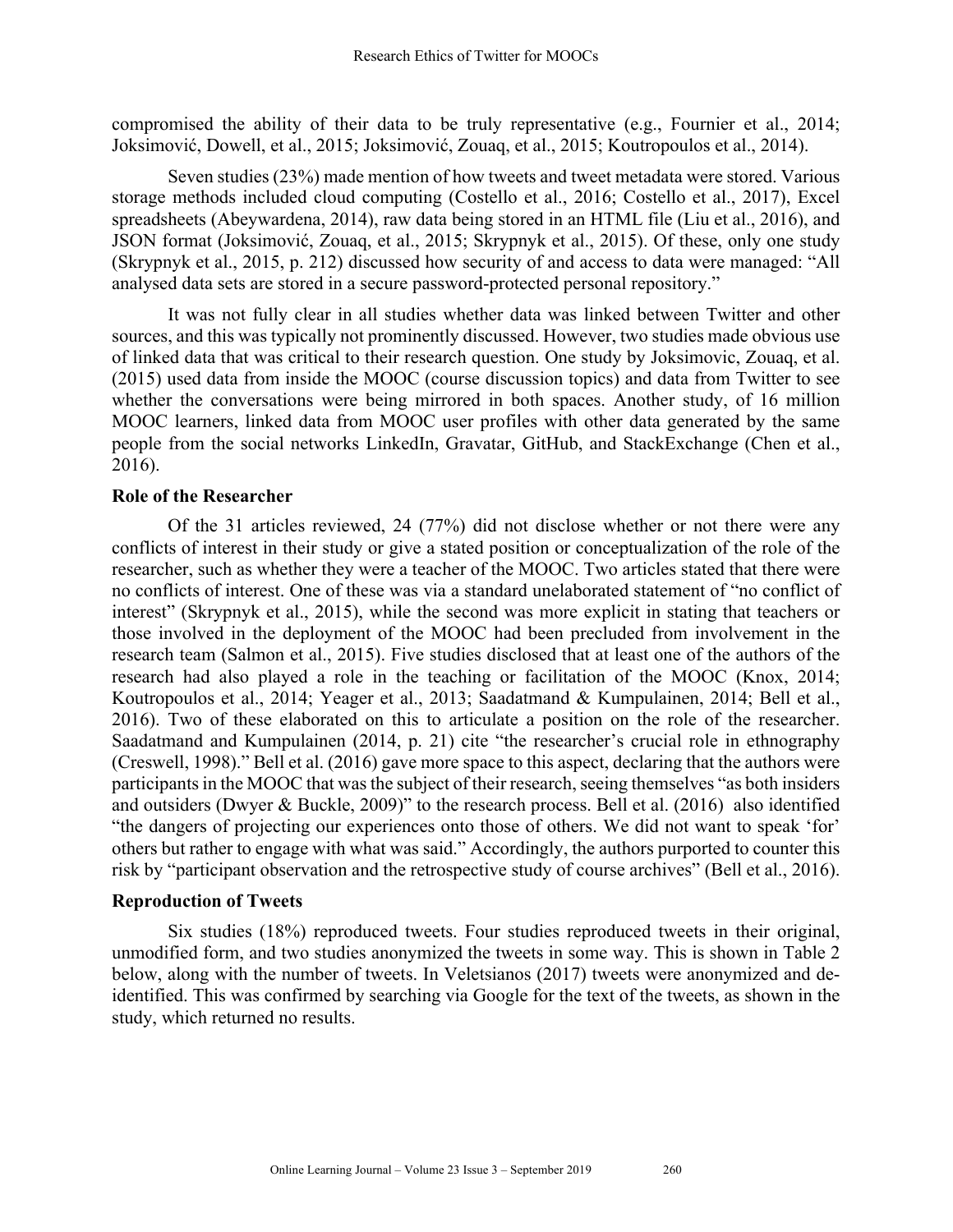|                            |    | Tweets reproduced Anonymised & de-identified |
|----------------------------|----|----------------------------------------------|
| Salmon et al. (2015)       |    | N <sub>0</sub>                               |
| Liu et al. $(2016)$        | 3  | N <sub>0</sub>                               |
| Bozkurt et al. (2016)      | 6  | No                                           |
| Costello et al. (2016)     | 17 | N <sub>0</sub>                               |
| Veletsianos (2017)         | 20 | <b>Yes</b>                                   |
| Koutropoulos et al. (2014) | 60 | Yes                                          |

## Table 2 *Tweets Reproduced*

#### **Discussion**

Almost three quarters of the studies 261ehaviou did not contain any mention of ethics. It may be that ethical considerations were taken by the authors but not mentioned in their studies. In such possible cases we can only say that ethics are considered not important enough to deserve a specific mention. A hint as to this rationale may lie in the six studies that mentioned "public domain data," considering it essentially unproblematic and to obviate the need for any informed consent. One study, the exception that proved the rule, reported having Ethics Committee/Institutional Review Board approval. Researchers seem to not believe that Twitter could be anything other than a public sphere and not potentially a private space. Moreover, their reasoning can be seen to flow from a harm-based conception of privacy (Bloustein, 1964). However, privacy can also be dignity based:

Such a stance recognizes that one does not need to be a victim of hacking, or have a tangible harm take place, in order for there to be concerns over the privacy of one's personal information. Rather, merely having one's personal information stripped from the intended sphere of the social networking profile, and amassed into a database for external review becomes an affront to the subjects' human dignity and their ability to control the flow of their personal information. (Zimmer, 2010, p. 321)

We found that there was underreporting of data collection techniques and tools. This raises issues around properly interpreting results and the replicability of studies. However, it also has ethical implications, as collecting data from official APIs will not return tweets that users have chosen to delete. For example, the accounts of deceased people can be deleted by Twitter and will not appear via official Twitter API searches but may appear in screen-scraping techniques (Driscoll & Walker, 2014). Official APIs will also be less likely to return tweets which have been removed under European Union laws around the Right to Be Forgotten (European Parliament and Council, 2016).

We found little evidence of protocols around data storage, deletion, or data access. Again, researchers may believe that as the data is in the public domain, then they are simply parsing something that is already freely available. However, analysis itself, specifically using machine learning techniques, generates new data. This is particularly stark in the case of linked data where data from one source is combined with data from one or more other sources. As we found, one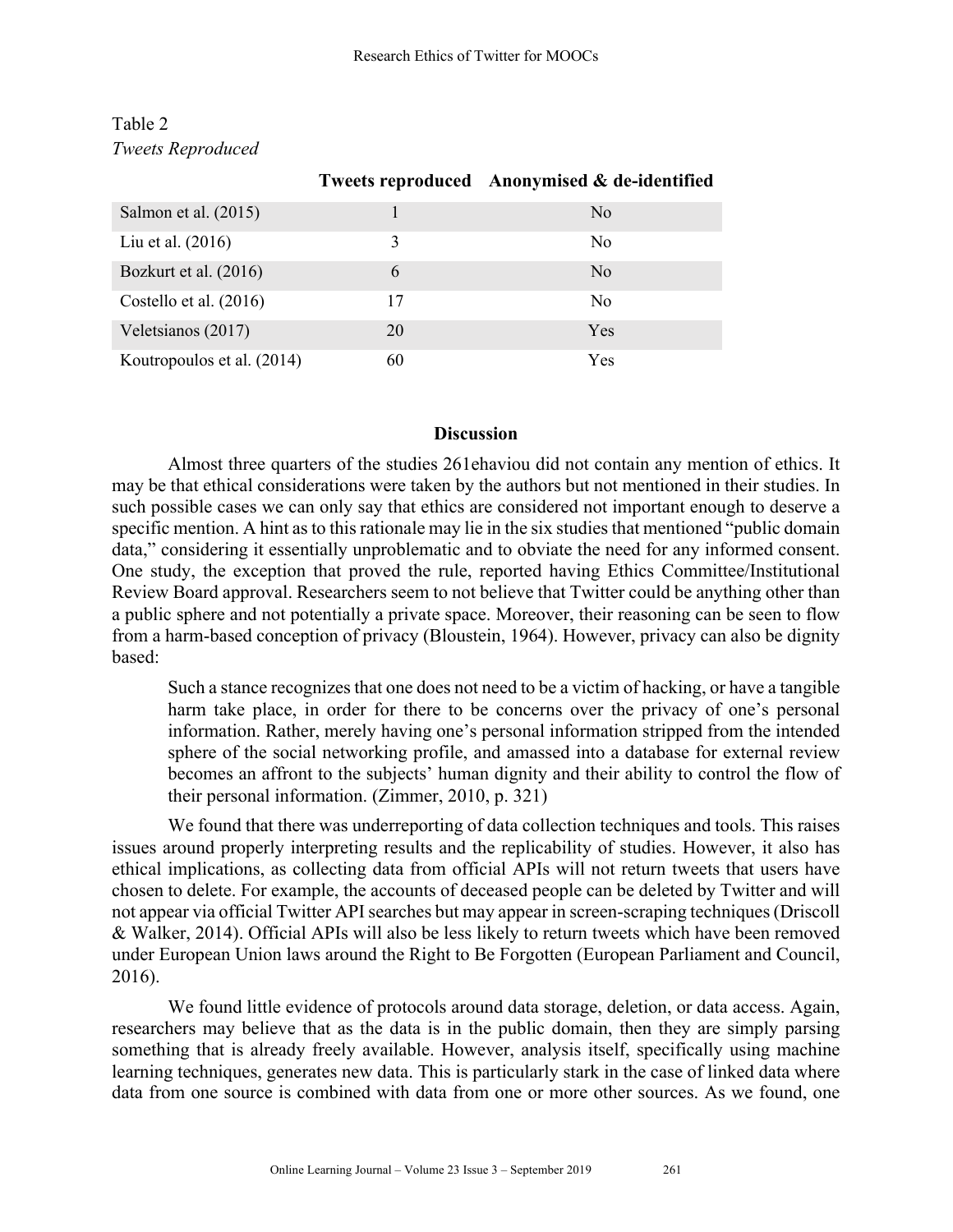study combined data about users from several social networks. This study by Chen et al. (2016), which conducted a very large-scale analysis of MOOC learners on Twitter (and other social media platforms), is also worth noting for other aspects of its approach. It reported that words in tweets indicating maleness (or by their absence femaleness) were "boxers, shaved, haircut, shave, girlfriend." Words used in tweets reported to be indicative of younger users were "parents, exams, pregnant, youth, mommy." If nothing else, these examples serve to illustrate that social media is far from a formal sphere. Rather, it may be one of chat and intimate expression. Certainly, researchers would do well to guard against an overly reductive focus in such contexts (Baruh & Popescu, 2017; Selwyn, Henderson, & Chao, 2018).

The issue arises as to whether use of this data for research into MOOCs constitutes use in a context beyond that intended by the original creator and publisher of that data. In the interest of a research 262ehaviour, a research team may believe they have good reasons to collect personal data; however, linking this data with other data in sophisticated ways raises many issues. Research teams could require ethical practices in the handling and access of such data. More critically perhaps, they would need expertise in protection of that data from hacking, theft, or leaks. Even the most sophisticated and well-resourced of organizations have learned that they cannot control or protect data once in digital form. The studies we 262ehaviou were all conducted before the European Union's GDPR had come into effect (European Parliament and Council, 2016). There are many aspects of these studies, at least in the reporting of their results, that indicate that they could be in breach of these regulations were they conducted today. It would therefore be interesting to revisit this issue in the future to see whether the GDPR has had any effect on researchers' practice.

The vast majority of studies that replicated tweets and tweet metadata (such as usernames) in their publication made no attempt to obfuscate this data. Indeed, the two studies that did so stood out in this context (Veletsianos, 2017; Koutropoulos et al., 2014). Though we might consider this best practice for social media research (Conway, 2014), one commentator on a blog post purported to be frustrated that the data was anonymized in one of these studies. He suggested that this made the results less meaningful and lessened the possibility of analysis by other researchers (Downes, 2017). This may illustrate the design decisions that researchers must take and defend in their community and certainly confirms that "ethical issues of digital and open data sets are puzzling and demand careful attention" (Manca, Caviglione, & Raffaghelli, 2016). Given this situation, it is also interesting to note here that so few researchers disclosed their own role in the research process or addressed the issue of researcher positionality.

To fully disclose our own part in this research, we have included our own publications and subjected them to the same levels of analysis as all others, even those that showed what could be argued to be higher levels of ethical best practices. Indeed, this was one of the motivations of the present study—to reflect critically and honestly on our own practice by comparing it with others in the field. For instance, we have republished tweets in full and also tweet metadata in some of our papers. At the time that research was undertaken and published, we believed (as a majority of the studies we 262ehaviou here) that this information was in the public domain and that, as we carefully reviewed the tweets to ensure that they did not contain any sensitive information, this was sufficient. With the benefit of the hindsight afforded by this study, would we have done the same today? Perhaps not, and in later published research (Costello et al., 2018), we modified our practice to anonymize and de-identify republished tweets. However, the issue is not as straightforward as deciding whether to publish information. It may involve weighing a balance of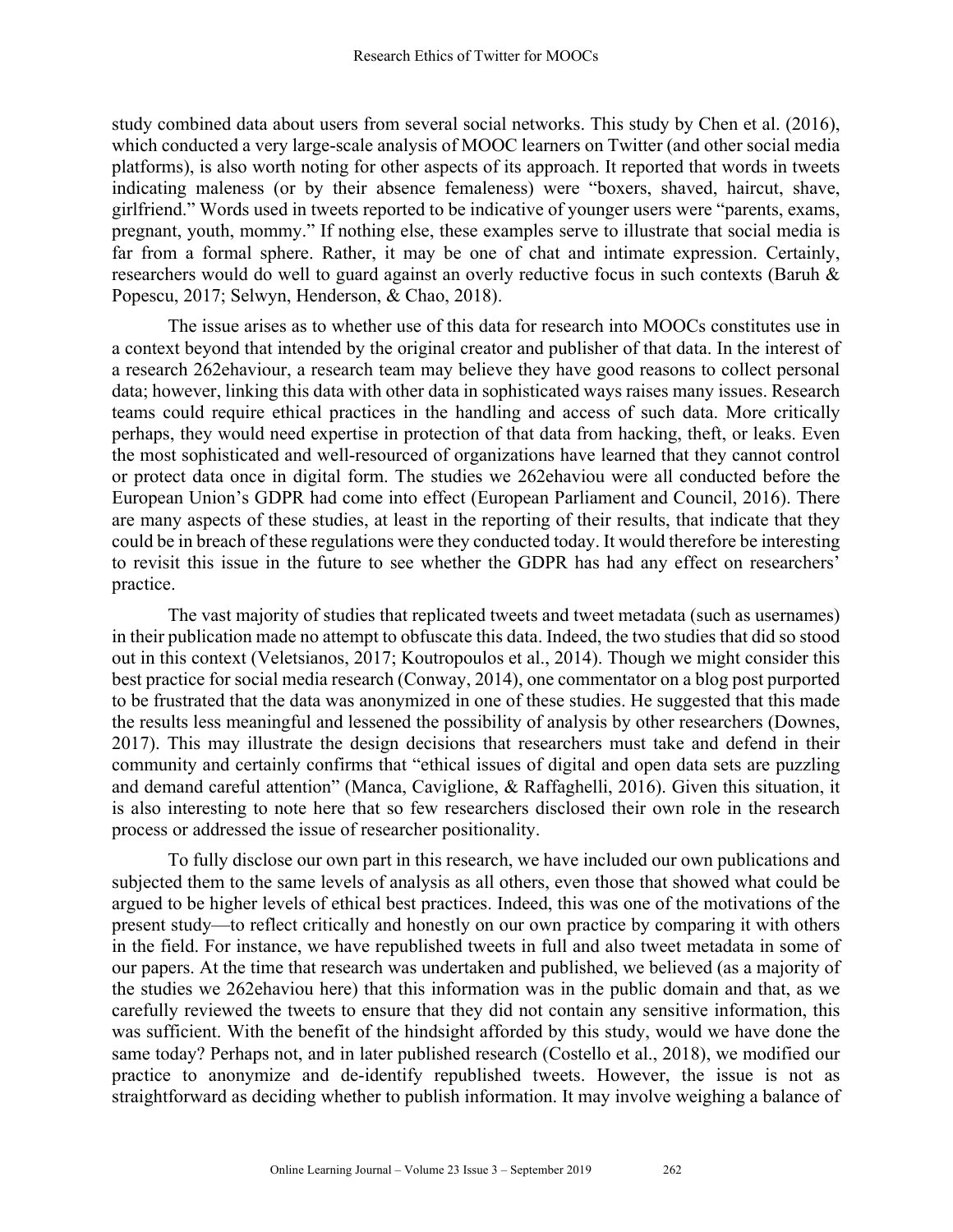commitments, priorities, and fidelities to different, potentially conflicting, codes or principles. Our intention has been to critically examine and explore ethical issues with regard to specific research. Hence, we used the research into the effects and implications of the phenomenon of MOOCs as reflected in Twitter as an example. However, this limited the scope of our study. Although ethical issues in Twitter research have been studied (Taylor & Pagliari, 2018; Conway, 2014), much less attention has been paid to the ethical practices of MOOC researchers. This topic requires future study.

A limitation of this study is that absence of evidence is not evidence of absence. Lack of mention of ethical concerns does not mean they have not been considered. Hence, we make a key recommendation that editors and publishers require authors to make explicit details of the following: ethical approvals they have been granted or waived, ethical considerations they have made to protect participant privacy, and information on how data is handled, processed and stored. Moreover, such considerations should be included in the published article or its metadata for readers (Committee on Publication Ethics, 2018).

A key aim of this paper's contribution is to highlight how, when studies are carried out beyond a certain scale, or when data are linked with other data or processed in sophisticated ways, new possibilities but also new responsibilities arise. If big data can be said to have a "social life" (Perrotta & Williamson, 2016), then we argue that researchers would do well to engage as a community in an ongoing response by reflecting critically on our own practice towards its improvement.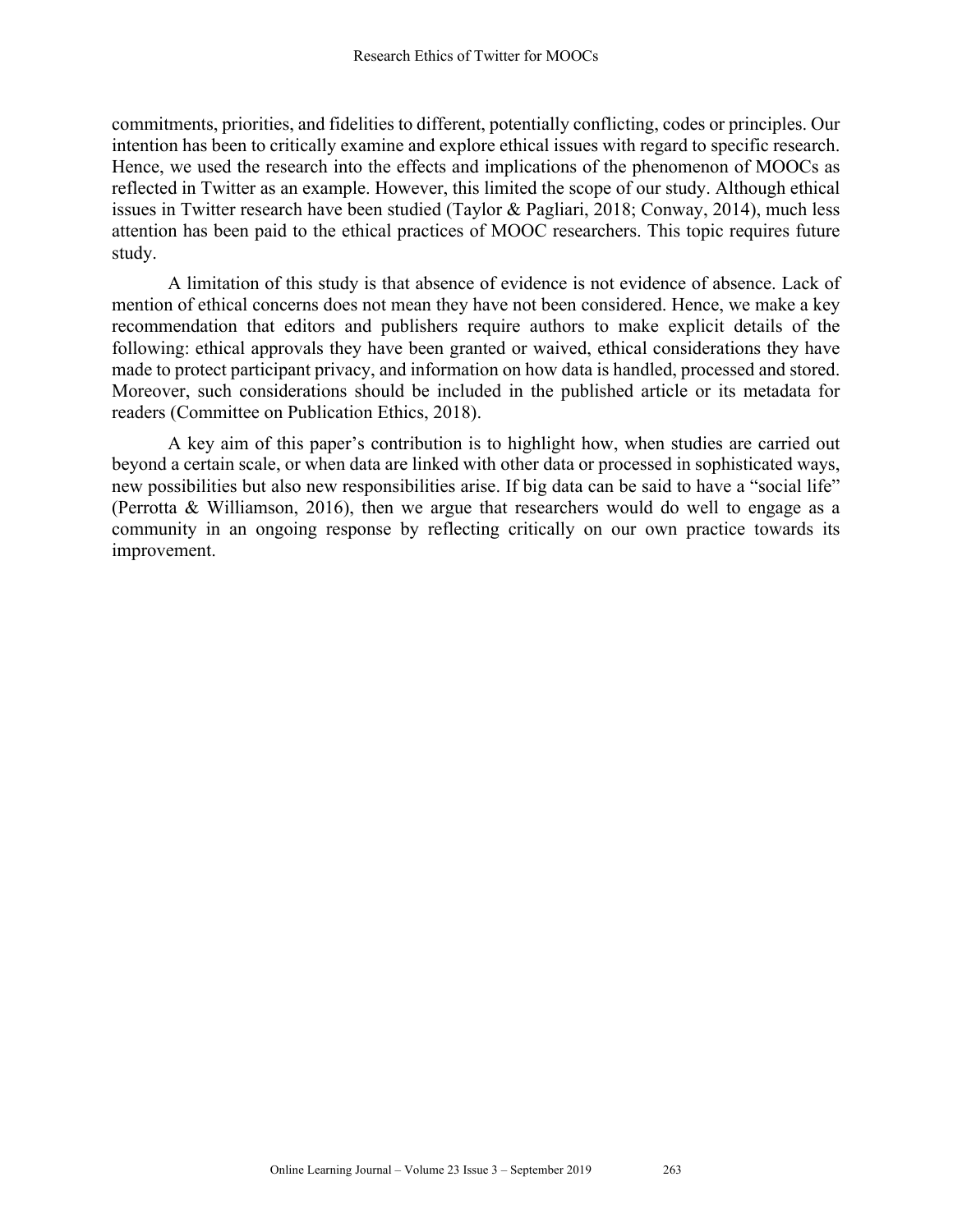## **References**

- Abeywardena, I. S. (2014). *Public opinion on OER and MOOC: A sentiment analysis of Twitter data.* Paper presented at the International Conference on Open and Flexible Education (ICOFE2014), Hong Kong SAR, China.
- Alario-Hoyos, C., Pérez-Sanagustín, M., Delgado-Kloos, C., Munoz-Organero, M., Hugo, A., & Parada, G. (2014). Delving into participants' profiles and use of social tools in MOOCs. *IEEE Transactions on Learning Technologies, 7*(3), 260–266. Retrieved from http://doi.ieeecomputersociety.org/10.1109/TLT.2014.2311807
- Alario-Hoyos, C., Pérez-Sanagustín, M., Delgado-Kloos, C., Parada, G. H. A., Muñoz-Organero, M. H. A., & Rodríguez-de-las-Heras, A. (2013). Analysing the impact of built-in and external social tools in a MOOC on educational technologies. In D. Hernández-Leo, T. Ley, R. Klamma, & A. Harrer (Eds.), *Proceedings of the 8th European Conference on Scaling up Learning for Sustained Impact – Volume 8095* (pp. 5–18). Berlin: Springer. Retrieved from https://doi.org/10.1007/978-3-642-40814-4\_2
- Anderson, T. D., & Kanuka, H. P. (2009). Ethical conflicts in research on networked education contexts. In U. Demiray & R. C. Sharma (Eds.), *Ethical practices and implications in distance learning* (pp. 109–125). Hershey, PA: Information Science Reference.
- Baruh, L., & Popescu, M. (2017). Big data analytics and the limits of privacy self-management. *New Media & Society, 19*(4), 579–596. Retrieved from https://doi.org/10.1177/1461444815614001
- Bell, F., Mackness, J., & Funes, M. (2016). Participant association and emergent curriculum in a MOOC: Can the community be the curriculum? *Research in Learning Technology, 24*(1). Retrieved from http://dx.doi.org/10.3402/rlt.v24.29927
- Blank, G. (2017). The digital divide among Twitter users and its implications for social research. *Social Science Computer Review, 35*(6), 679–697. Retrieved from https://doi.org/10.1177/0894439316671698
- Bloustein, E. J. (1964). Privacy as an aspect of human dignity: An answer to Dean Prosser. *NYUL Rev. 39*, 962.
- boyd, D., & Crawford, K. (2012). Critical questions for big data. *Information, Communication & Society, 15*(5), 662–679. Retrieved from https://doi.org/10.1080/1369118X.2012.678878
- Bozkurt, A., Honeychurch, S., Caines, A., Bali, M., Koutropoulos, A., & Cormier, D. (2016). Community tracking in a cMOOC and nomadic learner 264ehaviour identification on a connectivist rhizomatic learning network. *Turkish Online Journal of Distance Education, 17(4)*, 4–30. doi:10.17718/tojde.09231
- Bruhn, J. G., Zajac, G., Al-Kazemi, A. A., & Prescott, L. D., Jr. (2002). Moral positions and academic conduct: Parameters of tolerance for ethics failure. *The Journal of Higher Education*, *73*(4), 461–493.
- Burman, M. E., & Kleinsasser, A. M. (2004). Ethical guidelines for the use of student work: Moving from teaching's invisibility to inquiry's visibility in the scholarship of teaching and learning. *Journal of General Education, 53*(1), 59–79. doi:10.1353/jge.2004.0018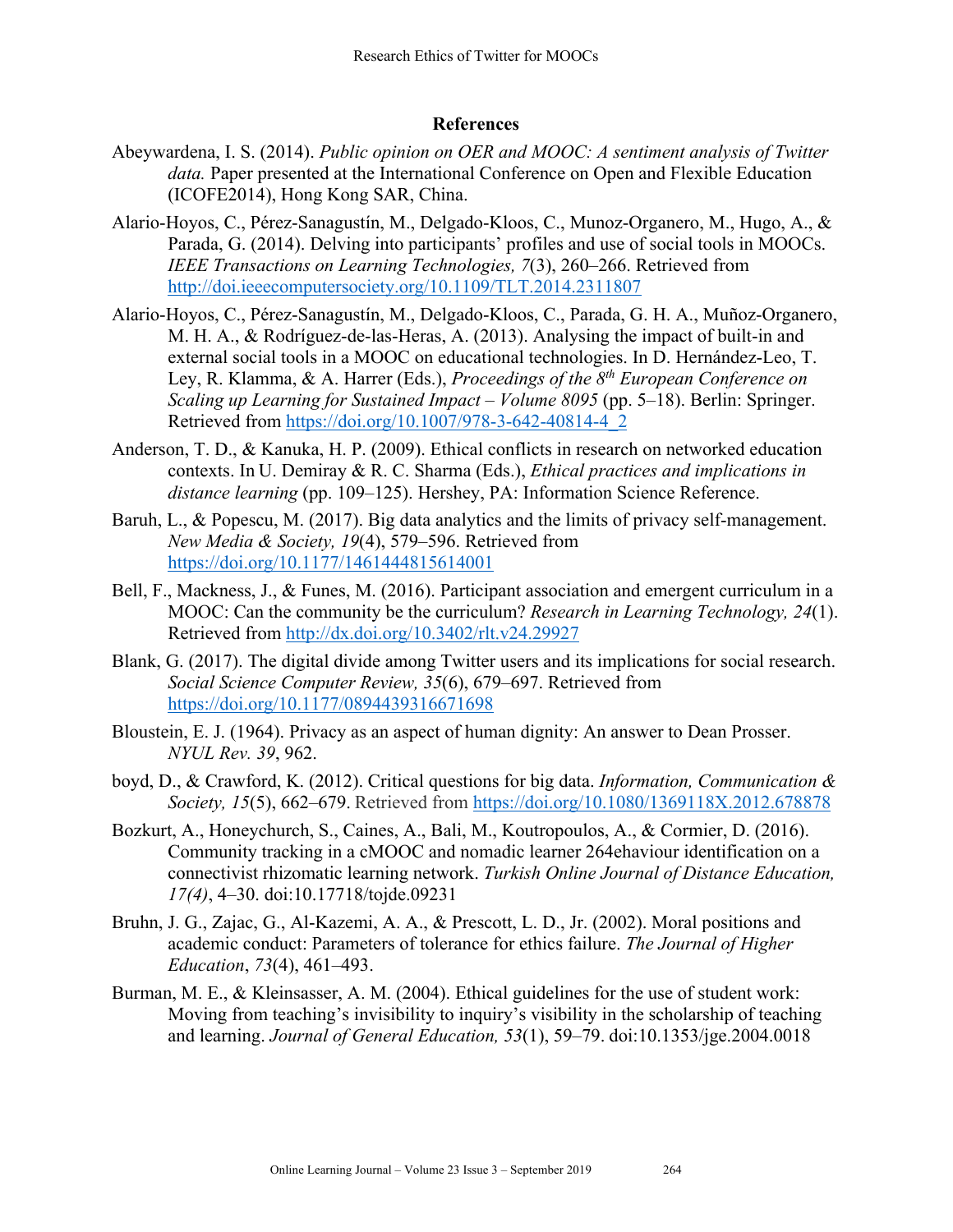- Chen, G., Davis, D., Lin, J., Hauff, C., & Houben, G. (2016). Beyond the MOOC platform: Gaining insights about learners from the social web. In W. Nejdl (Ed.), *Proceedings of the 8th ACM Conference on Web Science*, *Hannover, Germany, May 22–25, 2016* (pp. 15–24). New York: ACM Press. doi:10.1145/2908131.2908145
- Committee on Publication Ethics. (2018). Guidance for editors: Research, audit and service evaluations. Retrieved from https://publicationethics.org/
- Conway, M. (2014). Ethical issues in using Twitter for public health surveillance and research: Developing a taxonomy of ethical concepts from the research literature. *Journal of Medical Internet Research, 16*(12), e290. doi:10.2196/jmir.3617
- Costello, E., Brown, M., Mhichíl, M. N. G., & Zhang, J. (2018). Big course small talk: Twitter and MOOCs—a systematic review of research designs 2011–2017. *International Journal of Educational Technology in Higher Education, 15*(1)*,* 44.
- Costello, E., Brown, M., Nair, B., Mhichíl, M. N. G., Zhang, J., & Lynn, T. (2017). #MOOC friends and followers: An analysis of Twitter hashtag networks. European Conference on Massive Open Online Courses. *EMOOCs 2017: Digital Education: Out to the World and Back to the Campus*, 170–175. Springer. https://doi.org/10.1007/978-3-319-59044-8\_19
- Costello, E., Nair, B., Brown, M., Zhang, J., Nic Giolla Mhichíl, M., Donlon, E., & Lynn, T. (2016). *Social media #MOOC mentions: Lessons for MOOC research from analysis of Twitter data.* Paper presented at ASCILITE, 2016. Retrieved from http://2016conference.ascilite.org/wp-content/uploads/ascilite2016\_costello\_concise.pdf
- Couldry, N. (2014). A necessary disenchantment: Myth, agency and injustice in a digital world. *The Sociological Review, 62*(4), 880–897. doi:10.1111/1467-954X.12158
- Cruz-Benito, J., Borrás-Gené, O., García-Peñalvo, F. J., Blanco, Á F., & Therón, R. (2015). *Detection of non-formal and informal learning in learning communities supported by social networks in the context of a cooperative MOOC*. Paper presented at the 2015 International Symposium on Computers in Education (SIIE).
- Cruz-Benito, J., Borras-Gene, O., García-Peñalvo, F. J., Blanco, Á F., & Therón, R. (2017). Learning communities in social networks and their relationship with the MOOCs. *IEEE Revista Iberoamericana De Tecnologias Del Aprendizaje, 12*(1), 24–36. doi:10.1109/RITA.2017.2655218
- Dale, H. (1996). Dilemmas of fidelity: Qualitative research in the classroom*.* In P. Mortensen, & G. Kirsch (Eds.), *Ethics and representation in qualitative studies in literacy* (pp. 77–94). Urbana, IL: NCTE.
- Daries, J., Reich, J., Waldo, J., Young, E., Whittinghill, J., Ho, A., … Chuang, I. (2014). Privacy, anonymity, and big data in the social sciences. *Communications of the ACM, 57*(9), 56– 63. doi:10.1145/2643132
- Dawson, P., & Dawson, S. L. (2016). Sharing successes and hiding failures: 'Reporting bias' in learning and teaching research. *Studies in Higher Education*, *43*(8), 1405–1416. doi:10.1080/03075079.2016.1258052
- De Keijser, T., & van der Vlist, F. N. (2014). Following UvAMOOC on Twitter A network analysis of a massive socio technical and cross platform online learning environment. *Online*. Retrieved from https://www.fernandovandervlist.nl/papers/following-uvamoocon-twitter.html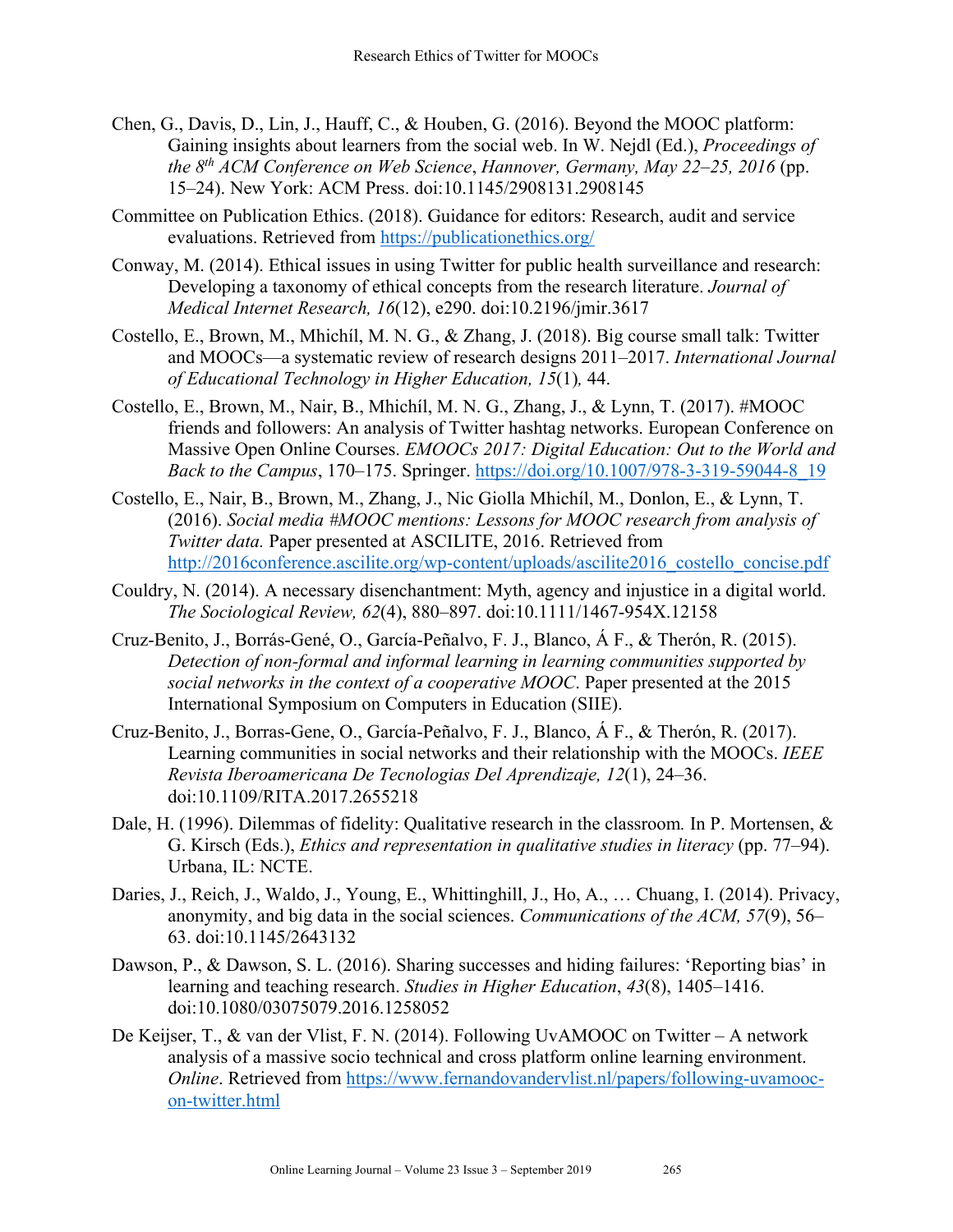Denzin, N. K. (1989). *Interpretive biography* (Vol. 17). Thousand Oaks, CA: Sage.

- Downes, S. (2017). A large-scale study of Twitter use in MOOCs (Reply to Veletsianos). Retrieved from http://www.veletsianos.com/2017/02/01/a-large-scale-study-of-twitteruse-in-moocs/#comment-42574
- Driscoll, K., & Walker, S. (2014). Big data, big questions | Working within a black box: Transparency in the collection and production of big Twitter data. *International Journal of Communication, 8*, 1745–1764.
- Dunlap, J. C., & Lowenthal, P. R. (2009). Tweeting the night away: Using Twitter to enhance social presence. *Journal of Information Systems Education, 20*(2), 129.
- Enriquez-Gibson, J. (2014). Following hashtag (#)MOOC: Mobility of online courses on Twitter. In S. Bayne, C. Jones, M. de Laat, T. Ryberg, & C. Sinclair (Eds.) *Proceedings of the 9th International Conference on Networked Learning 2014* (pp. 111–120). Edinburgh: University of Edinburgh.
- Enriquez-Gibson, J. (2014). Tracing digital traces of phatic communion in #Mooc. In T. Arenas Yáñez & O. Saavedra Rodriguez (Eds.), *Proceedings of the 9th International Conference on E-Learning, Technical University Federico Santa Maria Valparaiso, Chile, 26–27 June 2014* (pp. 45–49). Reading: Academic Conferences and Publishing International Limited.
- Enyon, R. (2013). The rise of big data: What does it mean for education, technology, and media research? *Learning, Media and Technology, 38*(3), 237–240. doi:10.1080/17439884.2013.771783
- Esposito, A. (2012). Research ethics in emerging forms of online learning: Issues arising from a hypothetical study on a MOOC. *Electronic Journal of e-Learning, 10*(3), 315–325.
- European Parliament and Council. (2016). *Regulation (EU) 2016/679 of the European Parliament and of the Council of 27 April 2016 on the protection of natural persons with regard to the processing of personal data and on the free movement of such data, and repealing Directive 95/46/EC (General Data Protection Regulation)*. Retrieved from https://eur-lex.europa.eu/legal-content/EN/ALL/?uri=CELEX:32016R0679
- Ferguson, R., & Buckingham Shum, S. (2012). Social learning analytics: Five approaches. In S. Buckingham Shum, D. Gasevic, & R. Ferguson (Eds.), *Proceedings of the 2nd International Conference on Learning Analytics and Knowledge*, *Vancouver, BC, Canada, April 29–May 02, 2012* (pp. 23–33). New York: ACM Press.
- Fournier, H., Kop, R., & Durand, G. (2014). Challenges to research in MOOCs. *MERLOT Journal of Online Learning and Teaching, 10*(1), 1–15. Retrieved from http://nparc.cistiicist.nrc-cnrc.gc.ca/npsi/ctrl?action=shwart&index=an&req=21275387&lang=en
- Gao, F., Luo, T., & Zhang, K. (2012). Tweeting for learning: A critical analysis of research on microblogging in education published in 2008-2011. *British Journal of Educational Technology, 43*(5), 783–801. doi:10.1111/j.1467-8535.2012.01357.x
- García-Peñalvo, F. J., Cruz-Benito, J., Borrás-Gené, O., & Blanco, Á F. (2015). Evolution of the conversation and knowledge acquisition in social networks related to a MOOC course. In P. Zaphiris & A. Ioannou (Ed.), *Learning and Collaboration Technologies: Second International Conference, LCT 2015. Held as Part of HCI International 2015, Los Angeles, CA, USA, August 2-7, 2015* (pp. 470–481). Cham: Springer.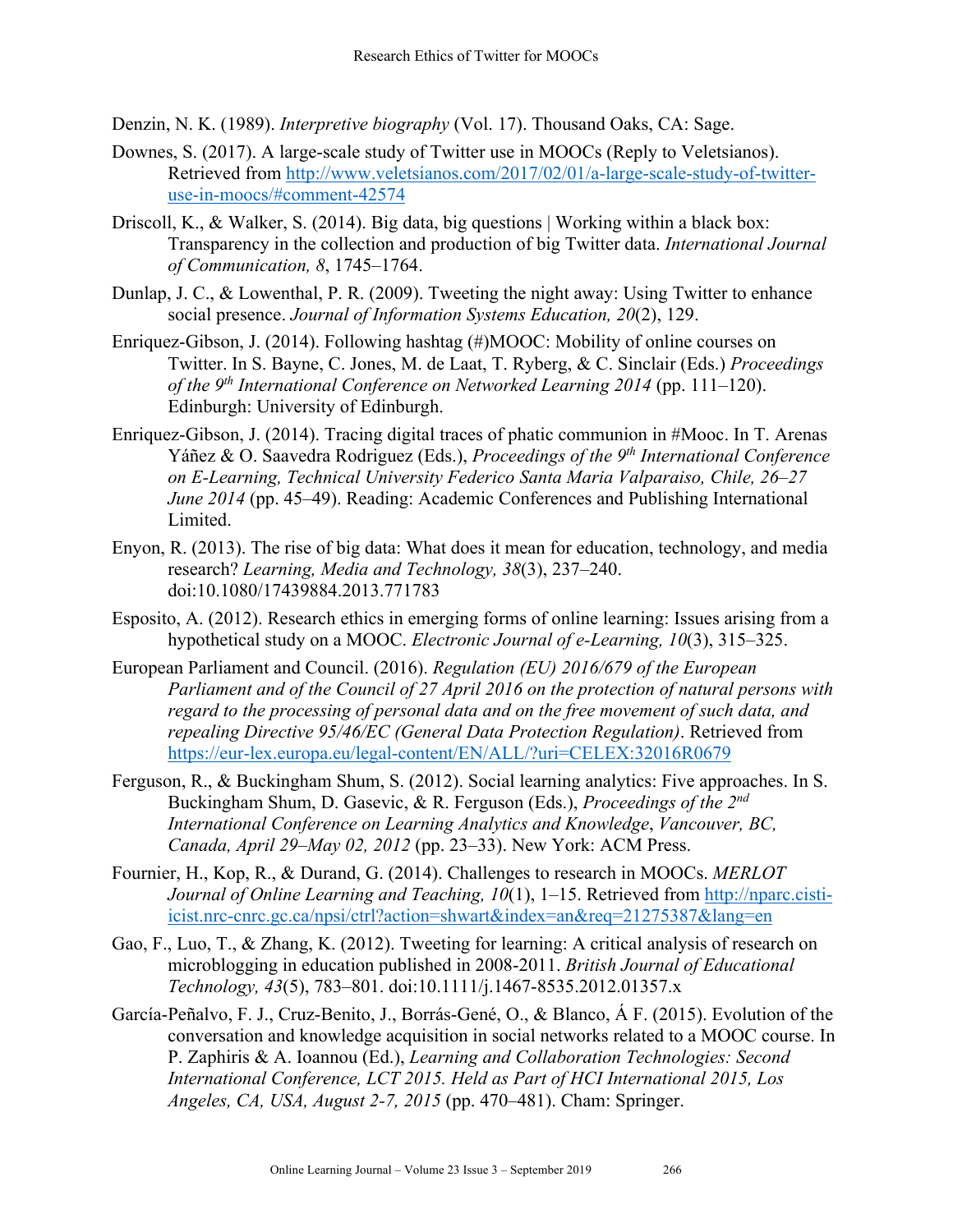- Haddaway, N. R., Collins, A. M., Coughlin, D., & Kirk, S. (2015). The role of Google Scholar in evidence reviews and its applicability to grey literature searching. *PloS One, 10*(9), e0138237. doi:10.1371/journal.pone.0138237
- Hirsch, D. D. (2013). The glass house effect: Big data, the new oil, and the power of analogy. *Maine Law Review, 66*(2), 373.
- Jiang, S., & Kotzias, D. (2016). Assessing the use of social media in Massive Open Online Courses. *arXiv:*1608.05668. Retrieved from http://arxiv.org/abs/1608.05668
- Joksimović, S., Dowell, N., Skrypnyk, O., Kovanović, V., Gašević, D., Dawson, S., & Graesser, A. C. (2015). How do you connect?: Analysis of social capital accumulation in connectivist MOOCs. In J. Baron, G. Lynch, J. Jovanovic, S. Lonn, & J. E. Willis III (Eds.), *Proceedings of the Fifth International Conference on Learning Analytics and Knowledge, Poughkeepsie, New York, March 16-20, 2015* (pp. 64–68). New York: ACM Press.
- Joksimović, S., Zouaq, A., Kovanović, V., Gašević, D., Jovanović, J., & Hatala, M. (2015). What do cMOOC participants talk about in social media? In J. Baron, G. Lynch, N. Maziarz, P. Blikstein, A. Merceron, & G. Siemens (Eds.), *Proceedings of the Fifth International Conference on Learning Analytics and Knowledge, Poughkeepsie, New York, March 16- 20, 2015* (pp. 156–165). New York: ACM Press. doi:10.1145/2723576.2723609
- Kitchenham, B. (2004)*. Procedures for performing systematic reviews*. Staffordshire: Keele University.
- Knox, J. (2014). Digital culture clash: "Massive" education in the E-learning and digital cultures MOOC. *Distance Education, 35*(2), 164–177. doi:10.1080/01587919.2014.917704
- Kop, R. (2011). The challenges to connectivist learning on open online networks: Learning experiences during a Massive Open Online Course. *The International Review of Research in Open and Distance Learning, 12*(3), 19–37. doi:10.19173/irrodl.v12i3.882
- Koutropoulos, A., Abajian, S. C., deWaard, I., Hogue, R., Keskin, N. Ö, & Rodriguez, C. O. (2014). What Tweets tell us about MOOC participation. *International Journal of Emerging Technologies in Learning (iJET), 9(1)*, 8–21. doi:10.3991/ijet.v9i1.3316
- Kravvaris, D., Kermanidis, K., & Ntanis, G. (2016). How MOOCs link with social media. *Journal of the Knowledge Economy, 7*(2), 461–487. doi:10.1007/s13132-014-0219-2
- Lerman, K., Marin, L., Arora, M., Costa de Lima, L., Ferrara, E., & Garcia, D. (2018). Language, demographics, emotions, and the structure of online social networks. *Journal of Computational Social Science, 1*(1), 209–225. doi:10.1007/s42001-017-0001-x
- Liu, M., McKelroy, E., Kang, J., Harron, J., & Liu, S. (2016). Examining the use of Facebook and Twitter as an additional social space in a MOOC. *American Journal of Distance Education, 30*(1), 13–25. doi:10.1080/08923647.2016.1120584
- Liyanagunawardena, T. R., Adams, A. A., & Williams, S. A. (2013). MOOCs: A systematic study of the published literature 2008-2012. *The International Review of Research in Open and Distance Learning, 14*(3), 202–227. doi:10.19173/irrodl.v14i3.1455
- Manca, S., Caviglione, L., & Raffaghelli, E. J. (2016). Big data for social media learning analytics: Potentials and challenges. *Journal of E-Learning and Knowledge Society, 12*(2)*,* 27–39.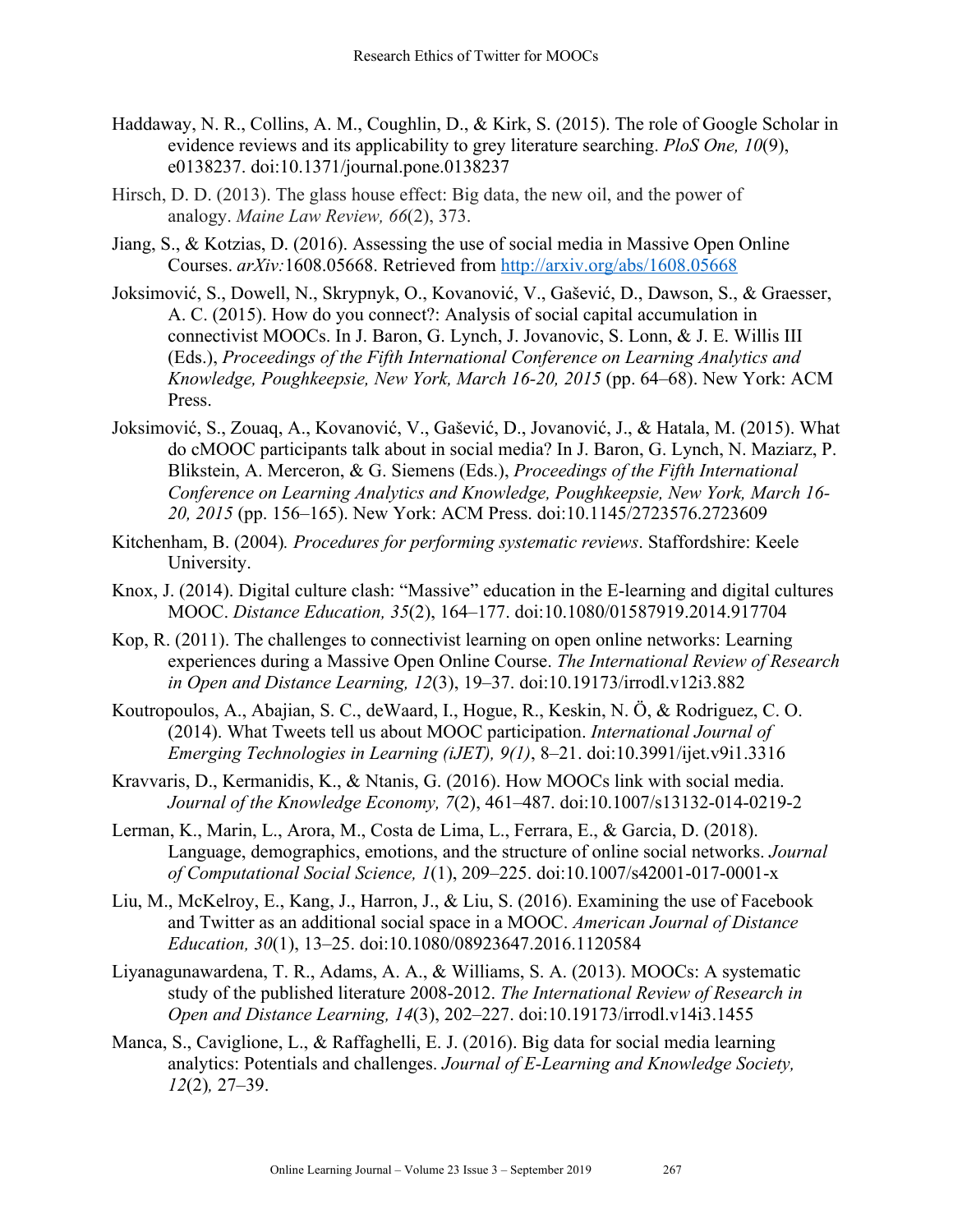- Marshall, S. (2016). Exploring the ethical implications of MOOCs. *Distance Education, 35*(2), 250–262. Retrieved from https://doi.org/10.1080/01587919.2014.917706
- Merriam, S. B., Johnson-Bailey, J., Lee, M.-Y., Kee, Y., Ntseane, G., & Muhamad, M. (2001). Power and positionality: Negotiating insider/outsider status within and across cultures. *International Journal of Lifelong Education, 20*(5), 405–416. doi:10.1080/02601370120490
- Morstatter, F., Pfeffer, J., Liu, H., & Carley, K. M. (2013). Is the sample good enough? Comparing data from Twitter's streaming API with Twitter's firehose. In E. Kiciman, N. B. Ellison, B. Hogan, P. Resnick, & I. Soboroff (Eds.), *Proceedings of the Seventh International AAI Conference on Weblogs and Social Media, Cambridge, MA, July 8-11, 2013* (pp. 400–408). Palo Alto, CA: The AAAI Press.
- Okoli, C. (2015). A guide to conducting a standalone systematic literature review. *Communications of the Association for Information Systems, 37*(1), 879–910. Retrieved from https://hal.archives-ouvertes.fr/hal-01574600
- Pardo, A., & Siemens, G. (2014). Ethical and privacy principles for learning analytics. *British Journal of Educational Technology, 45*(3), 438–450. Retrieved from https://doi.org/10.1111/bjet.12152
- Perrotta, C., & Williamson, B. (2016). The social life of learning analytics: Cluster analysis and the 'performance' of algorithmic education. *Learning, Media and Technology, 43*(1), 1– 14. Retrieved from https://doi.org/10.1080/17439884.2016.1182927
- Petticrew, M., & Roberts, H. (2009). *Systematic reviews in the social sciences*. Malden, MA: Blackwell.
- Rolfe, V. (2015). A systematic review of the socio-ethical aspects of Massive Online Open Courses. *European Journal of Open, Distance and E-learning*, *18*(1), 52–71. Retrieved from https://doi.org/10.1515/eurodl-2015-0004
- Saadatmand, M., & Kumpulainen, K. (2014). Participants' perceptions of learning and networking in connectivist MOOCs. *Journal of Online Learning and Teaching, 10*(1)*,* 16–30. Retrieved from http://search.proquest.com/docview/1614680811
- Salmon, G., Ross, B., Pechenkina, E., & Chase, A-M. (2015). The space for social media in structured online learning. *Research in Learning Technology, 23*(1). doi:10.3402/rlt.v23.28507
- Selwyn, N. (2012). Social media in higher education. *The Europa World of Learning 1*, 1–10.
- Selwyn, N., Henderson, M., & Chao, S-H. (2018). 'You need a system': Exploring the role of data in the administration of university students and courses. *Journal of Further and Higher Education*, *42*(1), 46–56. doi:10.1080/0309877X.2016.1206852
- Shen, C-W., & Kuo, C-J. (2015). Learning in Massive Open Online Courses: Evidence from social media mining. *Computers in Human Behavior, 51*, 568–577. doi:10.1016/j.chb.2015.02.066
- Siemens, G. (2013). Learning analytics: The emergence of a discipline. *American Behavioral Scientist, 57*(10), 1380–1400. https://doi.org/10.1177/0002764213498851